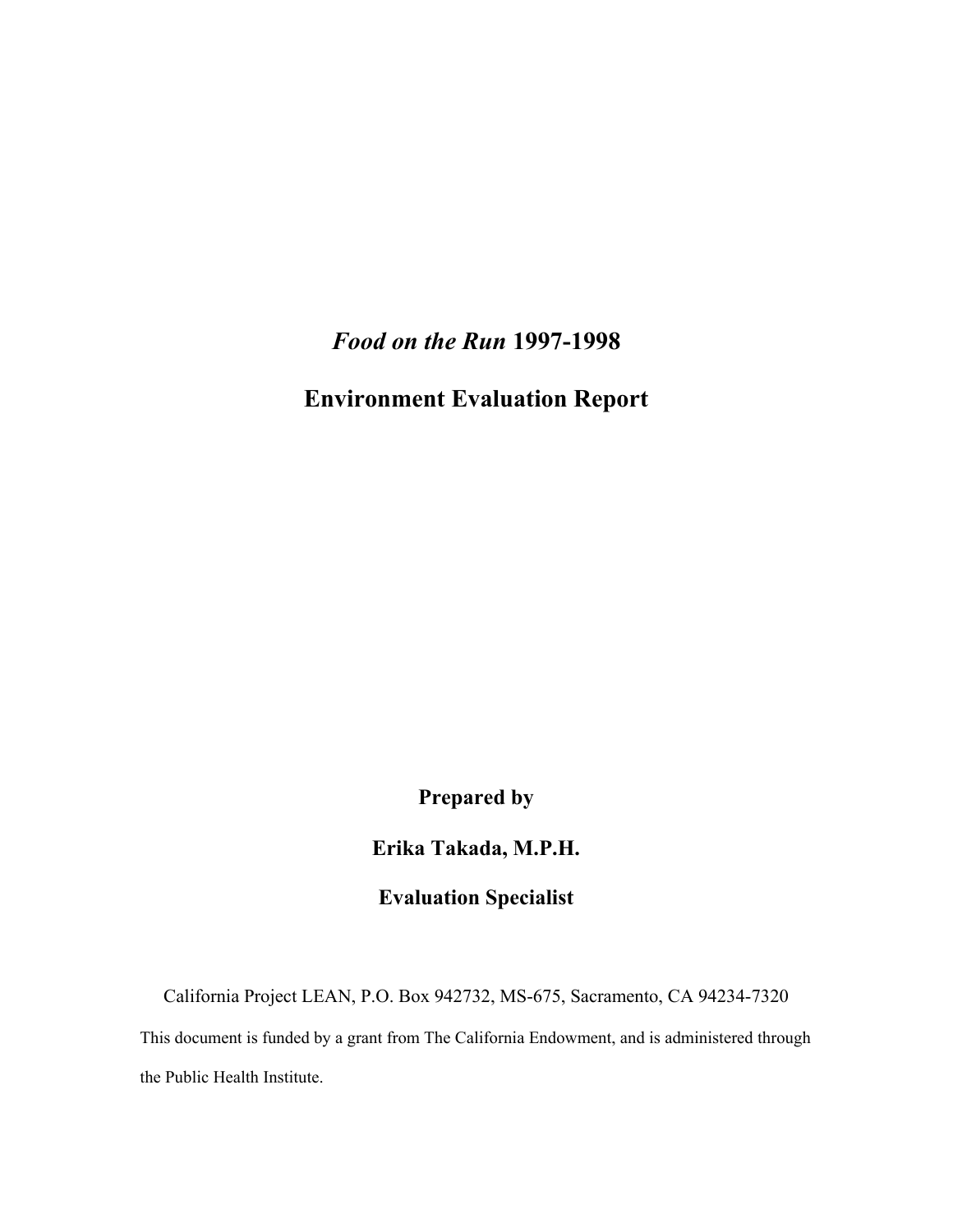#### **Introduction**

 An environment survey is conducted as a part of the Food on the Run (FOR) evaluation process. The purpose of this evaluation is to determine the level at which FOR is addressing the adolescent nutrition and physical activity issues at high school campuses by assessing the eating and physical activity environment of the FOR sites. The environment survey also shows the impact that FOR Student Advocates have on their campus.

 Conducting an environment survey is not only a valuable basic needs assessment tool, but it also creates the platform for policy and environmental changes that influence health behaviors. Merely communicating messages that encourage healthy eating and physical activity is not enough to reach the desired outcome of teens living healthfully. In order for teens to adopt and maintain healthy behaviors, the behavior changes must be fully supported by policies and the environments in which teens spend a significant amount of time (Center for Disease Control and Prevention*,* 1998).

 FOR recognizes that it is time to move beyond one-to-one programs, annual health fairs, and monitoring individual behaviors, and begin to undertake the more effective and practical population-based approach. In order for teens to adopt healthy lifestyle behaviors, policies need to be created and/or modified through collective action. Lifelong physical activity should be taught in physical education (P.E.) classes. High school curriculum should include the modeling and teaching of health-related skills. A la carte selections at schools should always include fresh fruits/vegetables, whole grains, and a low-fat entrée. Gym facilities should be accessible for more hours in the day. These are all examples of policy and environmental changes.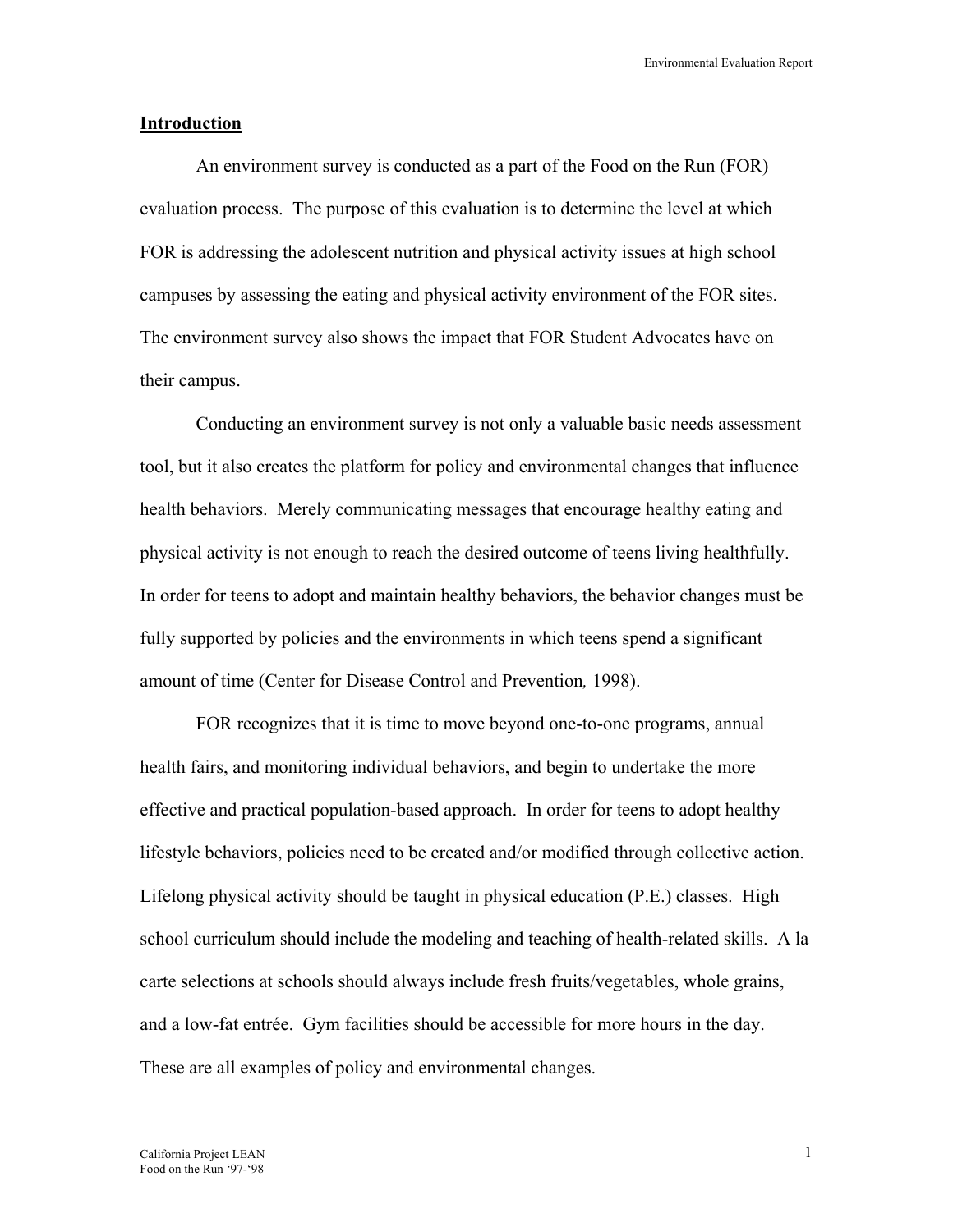Fortunately, there are guidelines and recommendations that support moving in this direction. The Center for Disease Control and Prevention's (CDC) Guidelines for School and Community Programs to Promote Lifelong Physical Activity Among Young People states the following:

*Environment: Provide physical and social environments that encourage and enable safe and enjoyable physical activity (CDC, 1997).* 

The CDC's Guidelines for School Health Programs to Promote Lifelong Healthy Eating states the following:

#### *Policy: Adopt a coordinated school nutrition policy that promotes healthy eating through classroom lessons and a supportive school environment (CDC, 1996).*

These and other related recommendations expressed and recognized at the local level form some of the goals for FOR. They also move the program forward towards sustainable solutions.

 Environment evaluations give programs a solid basis for the changes and actions that are necessary, and continue on to monitor the effect of a particular policy. Evaluation of the campus environment for each of the FOR sites is ongoing. It is expected that results from each year reflect changes in a positive direction, i.e., creating a healthier eating environment and a campus that supports lifelong physical activity. Results are based on observations made and recorded by the person conducting the Environment Survey.

#### **Methods**

 Each FOR site is required to complete the Environment Survey as a part of the evaluation process. The Environment Survey is completed, annually, in May or June –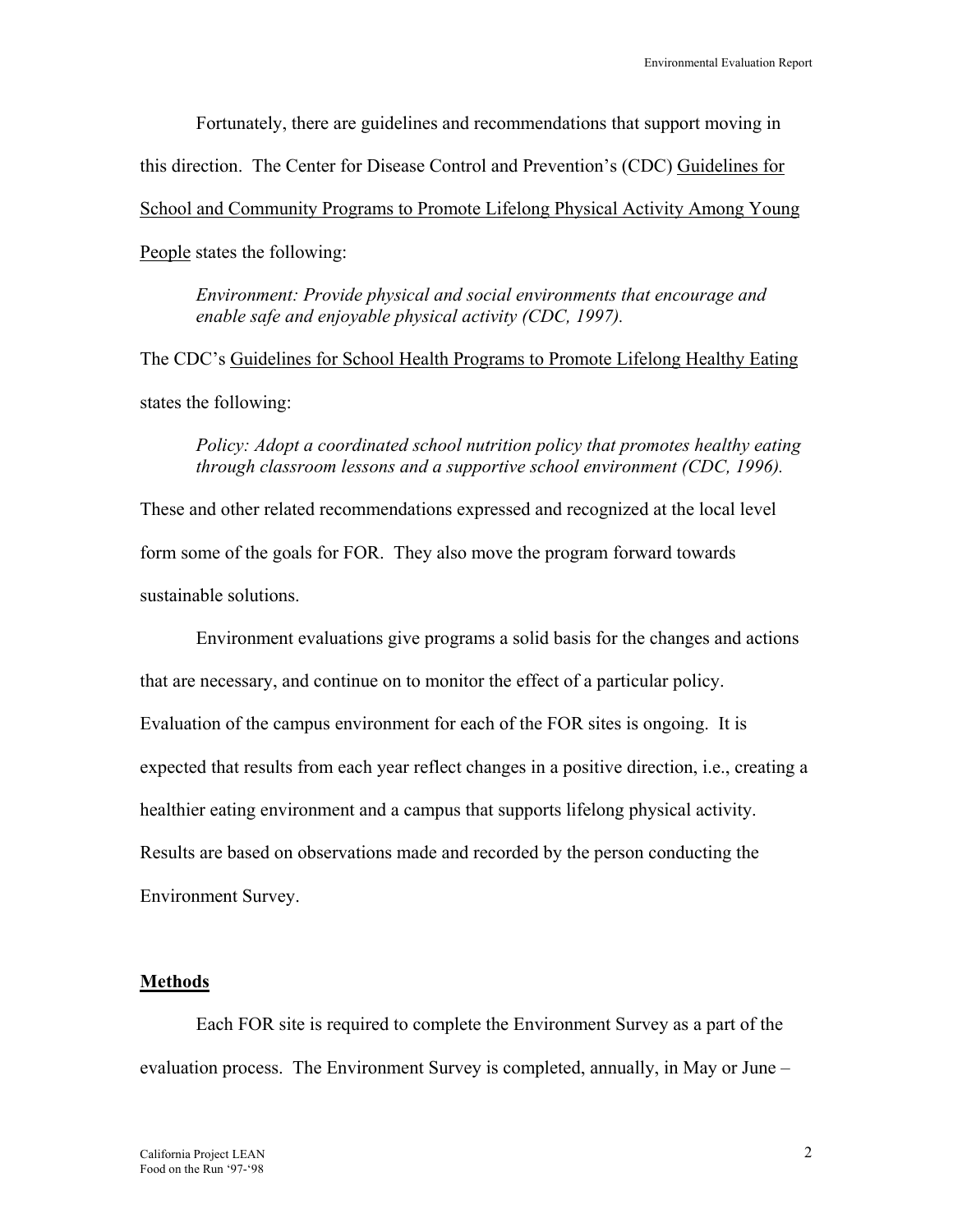the end of the high school year. When a new school site is brought on to the FOR project, they are required to conduct one baseline assessment before implementing the program.

 The Environment Survey consists of nine items. Four are healthy eating/nutrition related, three are physical activity related, and two are open-ended questions. The items on the survey are based on the environmental changes that California Project LEAN (CPL) expects and aims to see as a result of the implementation of FOR at the selected high school sites.

 The survey is completed by the FOR site coordinator, or occasionally a school staff person who is familiar with the program. Each site coordinator received a training on conducting the evaluation process and received an accompanying manual with original copies of the surveys and protocols. Responses to the items are an assessment of the high school campus environment as they relate to nutrition and physical activity.

 The survey responses were entered into an SPSS (Statistical Package for the Social Sciences) 8.0 version database in accordance with the data protocol. Open-ended responses were transcribed word for word and will be discussed later in this report (see Appendix B).

 SPSS was also used to analyze the data. Frequency statistics are provided for the following variables: healthy food options; nutrition information; type of eating venues; healthy eating promotion; physical activity promotion; and physical activity options both during and after school. A Healthy Eating Score was computed by assigning one point for each positive response to the options for item #1 on the survey (see survey in Appendix C), and adding them together for a total sum for each site. The same procedure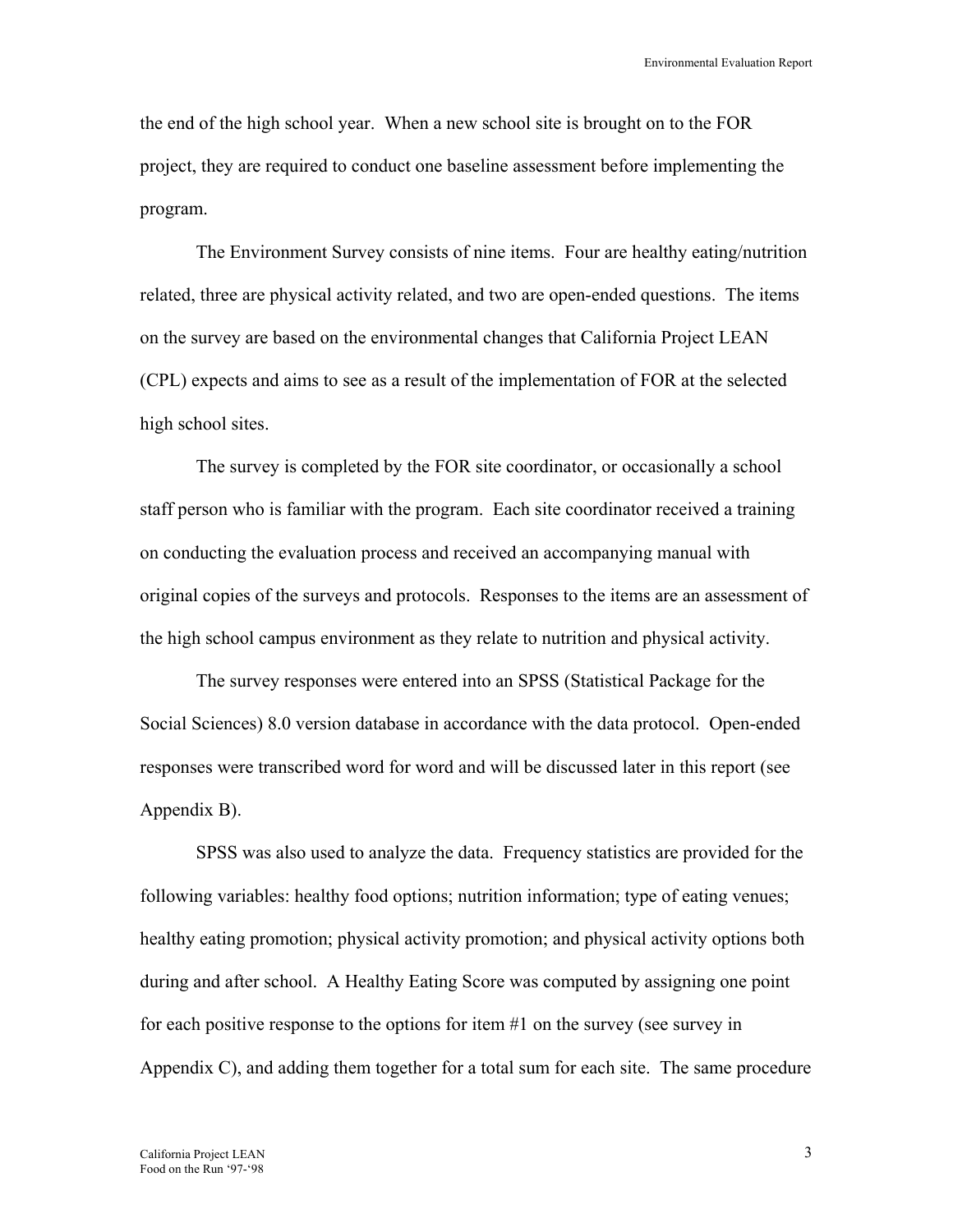was used to compute a Healthy Eating Promotion Score (item #4); School Physical Activity Score (item #6); After School Physical Activity Score (item #7); and a Physical Activity Promotion Score (item #7). Paired t-tests were performed for those sites with data from the previous project year  $(N=6)$  in order to determine any changes over time.

#### **Results**

 Twelve FOR sites representing all ten CPL regions completed the Environment Survey for the 1997-1998 project year. All of the surveys were completed in May or June of 1998.

#### Healthy Eating

|                           | YES      | NO      |
|---------------------------|----------|---------|
|                           | N(%)     | N(%     |
| Salad/fresh vegetables    | 8(66.7)  | 4(33.3) |
| Low-fat dressing          | 3(25.0)  | 9(75.0) |
| <b>Fresh fruit</b>        | 11(91.7) | 1(08.3) |
| <b>Dried/canned fruit</b> | 10(83.3) | 2(16.7) |
| Non-fat milk              | 5(41.7)  | 7(58.3) |
| $1\%$ milk                | 10(83.3) | 2(16.7) |
| Low-fat entrée            | 8(66.7)  | 4(33.3) |
| Vegetarian entrée         | 6(50.0)  | 6(50.0) |
| <b>Other</b>              | 4(33.3)  | 8(66.7) |

**Table 1 - Low-fat, fat-free, healthy food options offered in cafeteria. (N=12)** 

 There was much variability in the low-fat, fat-free, and healthy food options offered among the FOR sites (see Table1; also see Appendix A for all tables by region and site.). Most of the sites offered salad or fresh vegetables (8; 66.7%); fresh fruit (11; 91.7%); 1% milk (10; 83.3%); and a low-fat entrée (8; 66.7%). Examples of items listed in the "other" category were bagels, low/non-fat yogurt, trail mix, and 100% fruit juice.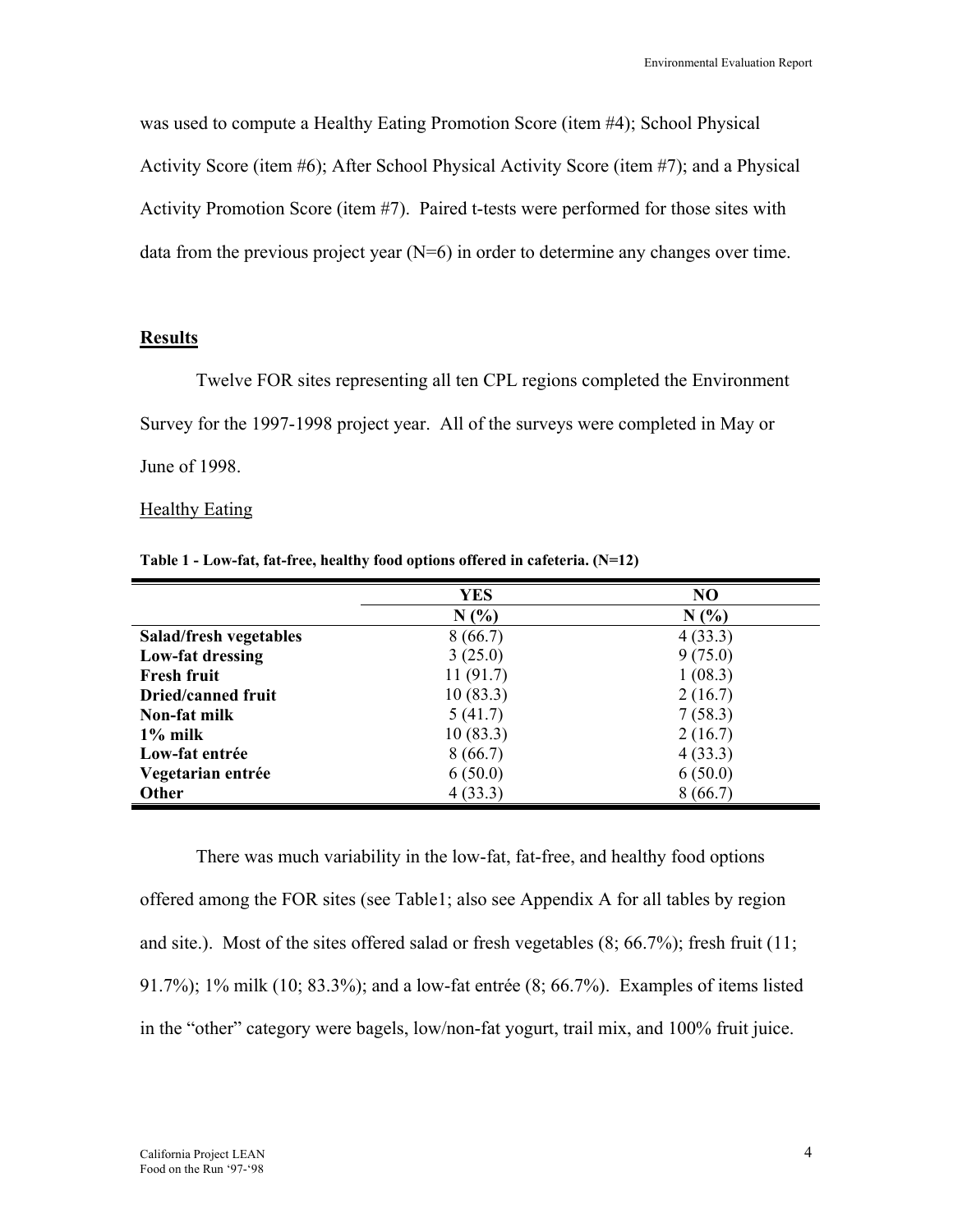| <b>Nutrition Information</b> | <b>YES</b><br>N(%) | NO<br>N(%) |
|------------------------------|--------------------|------------|
| Low-fat                      | 3(25.0)            | 9(75.0)    |
| <b>Fat-free</b>              | 1(8.3)             | 11(91.7)   |
| <b>Nutrition label</b>       | 1(8.3)             | 11(91.7)   |
| <b>Other</b>                 | 4(33.3)            | 8(66.7)    |
| <b>None</b>                  | 5(41.7)            | 7(58.3)    |

**Table 2 - Type of nutrition info posted for foods. (N=12)** 

 Overall, there was limited posting of nutrition information for foods in the cafeteria (see Table 2). Three sites (25%) have low-fat information; one site had a fatfree posting; one site had nutrition labeling; and four (33.3%) sites have other types of nutrition information posted which mainly consisted of nutritional analysis and food pyramid posters. Five (41.7%) of the sites have no nutritional information posted in the cafeteria. Out of the seven sites that have nutrition information posted, most of the types of information are posted by the food or in other locations such as on the cafeteria walls (see Table 3).

| .<br>$\alpha$ introduced the contractor is positive $\alpha$ , $\beta$ and $\beta$ in the positive interference $\beta$ |         |        |  |
|-------------------------------------------------------------------------------------------------------------------------|---------|--------|--|
|                                                                                                                         | YES     | NО     |  |
| <b>Where Posted</b>                                                                                                     | N(%     | (%)    |  |
| On menu                                                                                                                 | 2(16.7) | 5 (41. |  |

**Table 3 - Where nutrition information is posted. (N=7; 5 sites have no posted information)** 

**By food**  $5(41.7)$   $2(16.7)$ **Other** 2 (16.7) 2 (16.7)

| Table $4$ – Food options on campus besides tray meals. (N=12) |  |
|---------------------------------------------------------------|--|
|                                                               |  |

|                             | YES       | N <sub>O</sub> |
|-----------------------------|-----------|----------------|
| <b>Type of Venue</b>        | N(%       | N(%            |
| <b>Fast-food restaurant</b> | 5(41.7)   | 7(58.3)        |
| <b>Snack bar</b>            | 11(91.7)  | 1(08.3)        |
| Food cart                   | 7(58.3)   | 5(41.7)        |
| <b>Vending machine</b>      | 12(100.0) | 0(00.0)        |
| <b>Other</b>                | (08.3)    | 11 (91.7)      |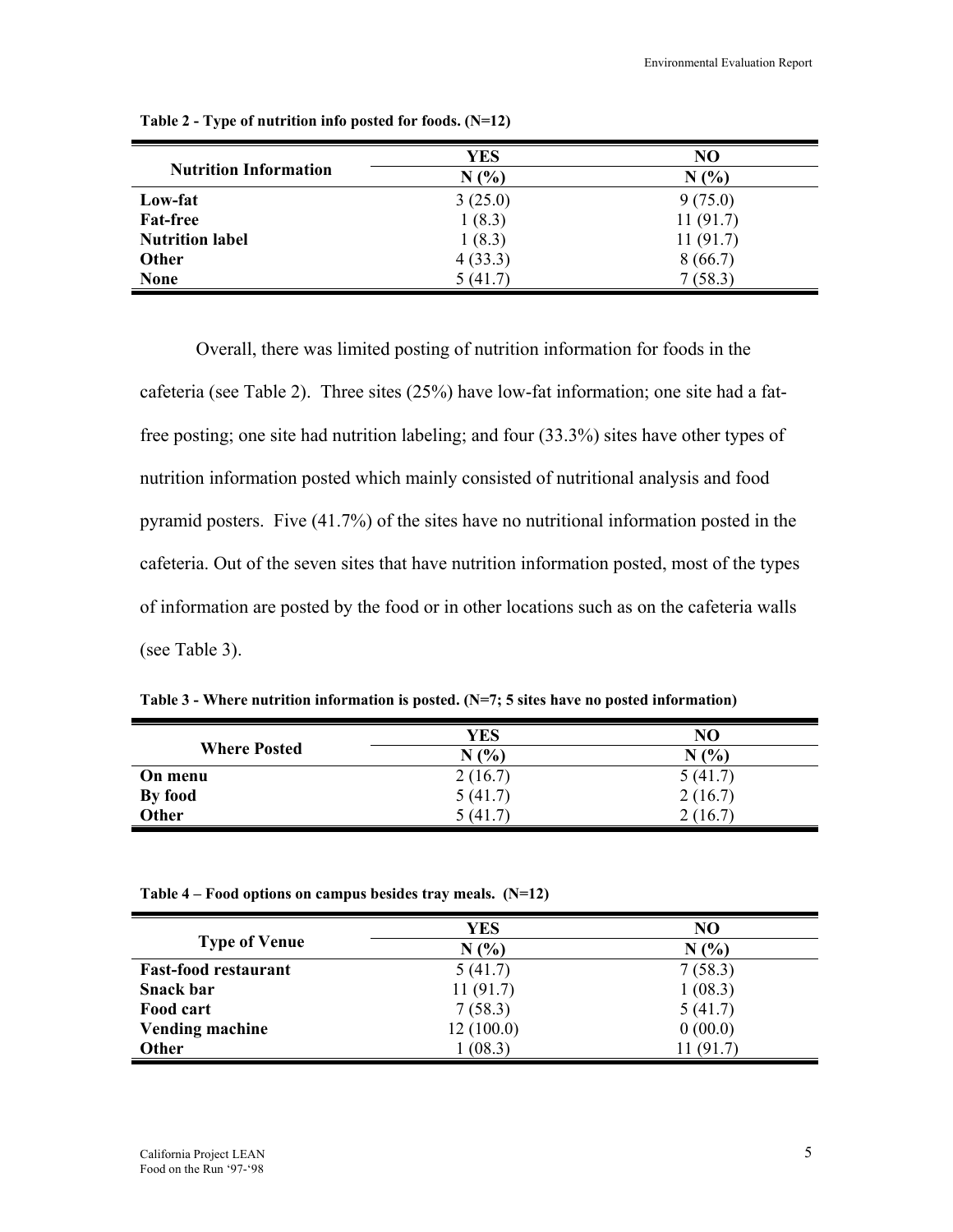All of the FOR school sites offer food options on campus besides tray meals (see Table 4). Five (41.7%) have fast-food; 11 (91.7%) have snack bars; 7 (58.3%) have food carts; and all 12 have vending machines. Respondents were asked to list any healthy items available at the above mentioned venues. Very few sites listed any healthy items that were available for students to choose.

 All of the high school sites had some type of promotion of healthy eating that could be seen or heard on campus (see Table 5). Most were in the form of posters or signs (11; 91.7%). Eight (66.7%) sites listed other types of promotions and events such as health fairs, taste tests, and contests.

**Table 5 - Healthy eating promotions seen or heard on campus. (N=12)** 

| <b>Type of Healthy Eating</b> | <b>YES</b> | NO      |
|-------------------------------|------------|---------|
| <b>Promotion</b>              | N(%)       | N(%     |
| Posters/signs                 | 11(91.7)   | 1(08.3) |
| <b>Student newspaper</b>      | 5(41.7)    | 7(58.3) |
| Over P.A.                     | 6(50.0)    | 6(50.0) |
| Parent newsletter             | 4(33.3)    | 8(66.7) |
| <b>Other</b>                  | 8(66.7)    | 4(33.3) |

#### Physical Activity

**Table 6 - Physical activity options & facilities during school. (N=12)** 

|                            | <b>YES</b> | NO       |
|----------------------------|------------|----------|
|                            |            |          |
|                            | N(%        | N(%      |
| Sports club                | 2(16.7)    | 10(83.3) |
| <b>Playing fields</b>      | 6(50.0)    | 6(50.0)  |
| Weight room                | 7(58.3)    | 5(41.7)  |
| <b>Basketball courts</b>   | 10(83.3)   | 2(16.7)  |
| <b>Check-out equipment</b> | 3(25.0)    | 9(75.5)  |
| <b>Other</b>               | 7(58.3)    | 5(41.7)  |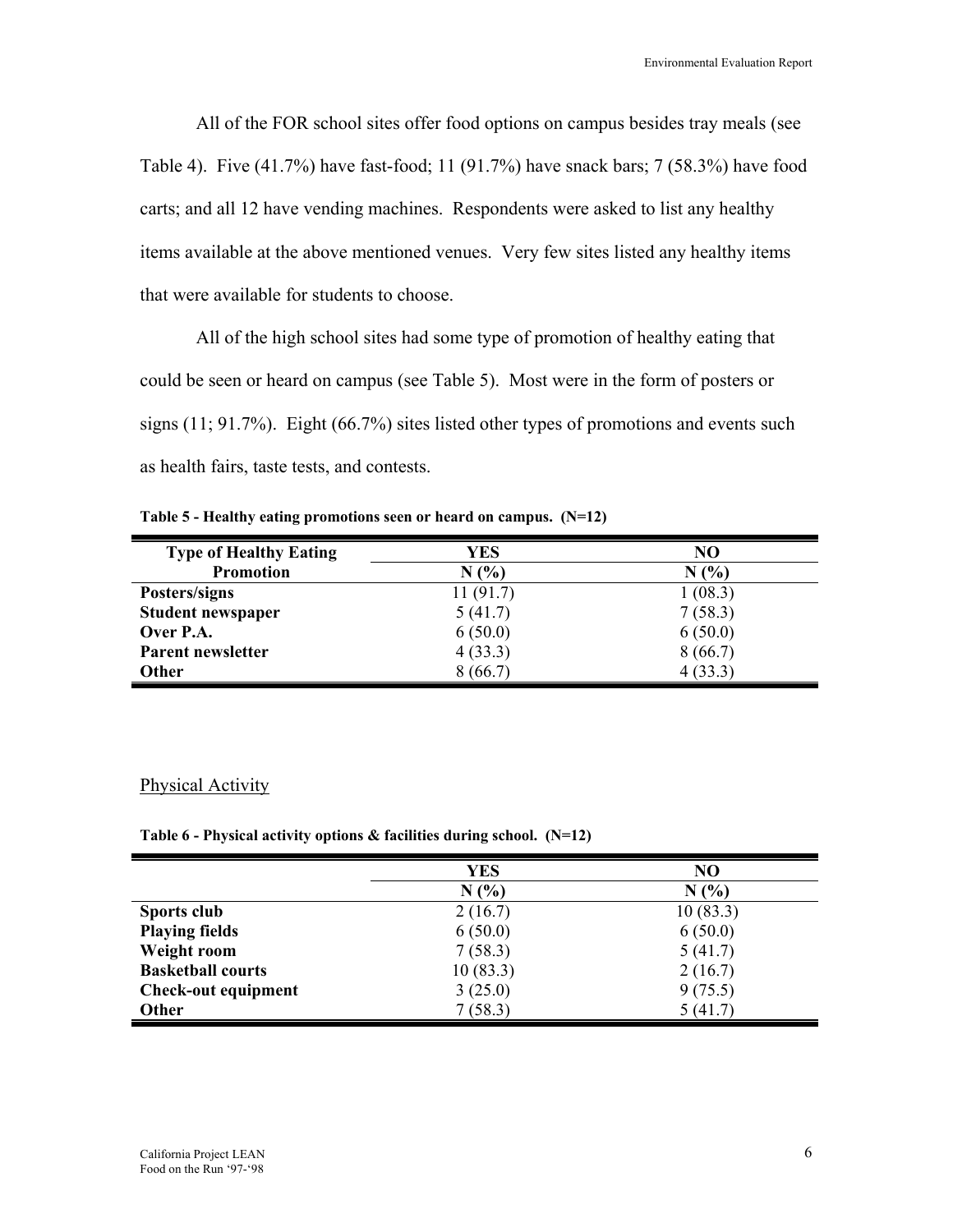Physical activity options available to students during school greatly varied between the sites (see Table 6). Most sites had a weight room available for use during school (7; 58.3%) and basketball courts (10; 83.3%). Other options listed were lunchtime student-organized activities like indoor soccer, walking, and hacky sack games.

|                             | <b>YES</b> | N <sub>O</sub> |
|-----------------------------|------------|----------------|
|                             | N(%        | N(%            |
| <b>School teams</b>         | 11(91.7)   | 1(08.3)        |
| <b>Sports clubs</b>         | 5(41.7)    | 7(58.3)        |
| <b>School fields/courts</b> | 11(91.7)   | 1(08.3)        |
| <b>Weight rooms</b>         | 8(66.7)    | 4(33.3)        |
| City rec. basketball        | 5(41.7)    | 7(58.3)        |
| YMCA/YWCA                   | 4(33.3)    | 8(66.7)        |
| Boy's/Girl's Clubs          | 5(41.7)    | 7(58.3)        |
| <b>City leagues</b>         | 5(41.7)    | 7(58.3)        |
| Health club/gym             | 5(41.7)    | 7(58.3)        |
| Other                       | 6(50.0)    | 6(50.0)        |

**Table 7 - Physical activity options & facilities after school. (N=12)** 

 After-school physical activity options varied as well, but were limited (see Table 7). Eleven sites (91.7%) reported school teams as an after-school option, however it was not specified as to whether the teams were competitive or recreational. Eleven sites also reported the availability of weight rooms. Fifty percent or fewer of the sites reported availability of the other options and facilities listed on the survey, including the "other" category.

**Table 8 - Physical activity promotions seen or heard on campus. (N=12)** 

| <b>Type of Physical Activity</b> | YES      | N <sub>O</sub> |
|----------------------------------|----------|----------------|
| <b>Promotion</b>                 | N(%      | N(%            |
| Posters/signs                    | 10(83.3) | 2(16.7)        |
| <b>Student paper</b>             | 8(66.7)  | 4(33.3)        |
| Over P.A.                        | 8(66.7)  | 4(33.3)        |
| Parent newsletter                | 8(66.7)  | 4(33.3)        |
| <b>Other</b>                     | 9(75.0)  | 3(25.0)        |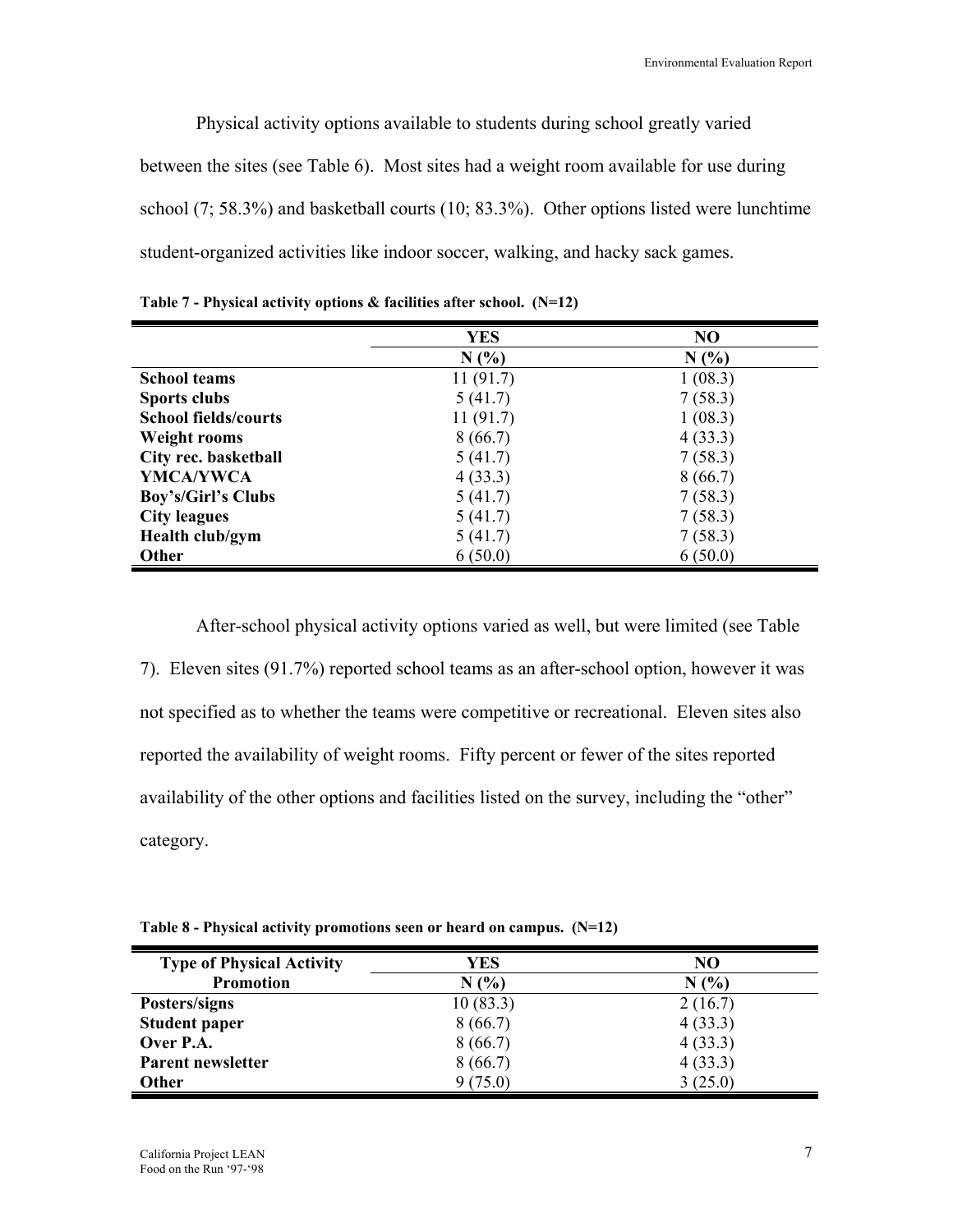All but one site reported the promotion of physical activity on campus (see Table 8). Ten (83.3%) of the sites reported using posters and signs to promote physical activity on campus. Each of the eight sites reported using the student newspaper, the public announcement (P.A.) system, and a parent newsletter. Nine (75%) sites listed other types of promotions or events similar to what was reported in the promotion of healthy eating.

 Based on the responses to the survey, environmental assessment scores were computed (see Table 9). The scoring process was described in the Methods section of this report. Out of a possible 9.0 points, the mean Healthy Foods Score was 5.4. Out of a possible 5.0 points, the mean Healthy Eating Promotion Score was 2.8. Out of a possible 6.0 points, the mean School Physical Activity Score was 2.9. The mean After-school Physical Activity score was 5.4 out of a possible 10.0 points and the mean Physical Activity Promotion score was 3.6 out of a possible 5.0.

#### Comparison to 1996-1997 Project Year

Paired t-tests were conducted on the environmental assessment scores for six of the sites with Environment Survey data from the previous project year (see Table 10). There was no significant mean difference in the Healthy Foods score, School Physical Activity score, and After School Physical Activity Score.

Significant mean differences were found in both the Healthy Eating Promotion score (x diff = 1.83; t = 3.84) and the Physical Activity Promotion score (x diff = 2.0; t = 3.16) at the p< .05 level of significance. The mean scores from the 1997-1998 project year were significantly higher than the previous year. The higher score represents more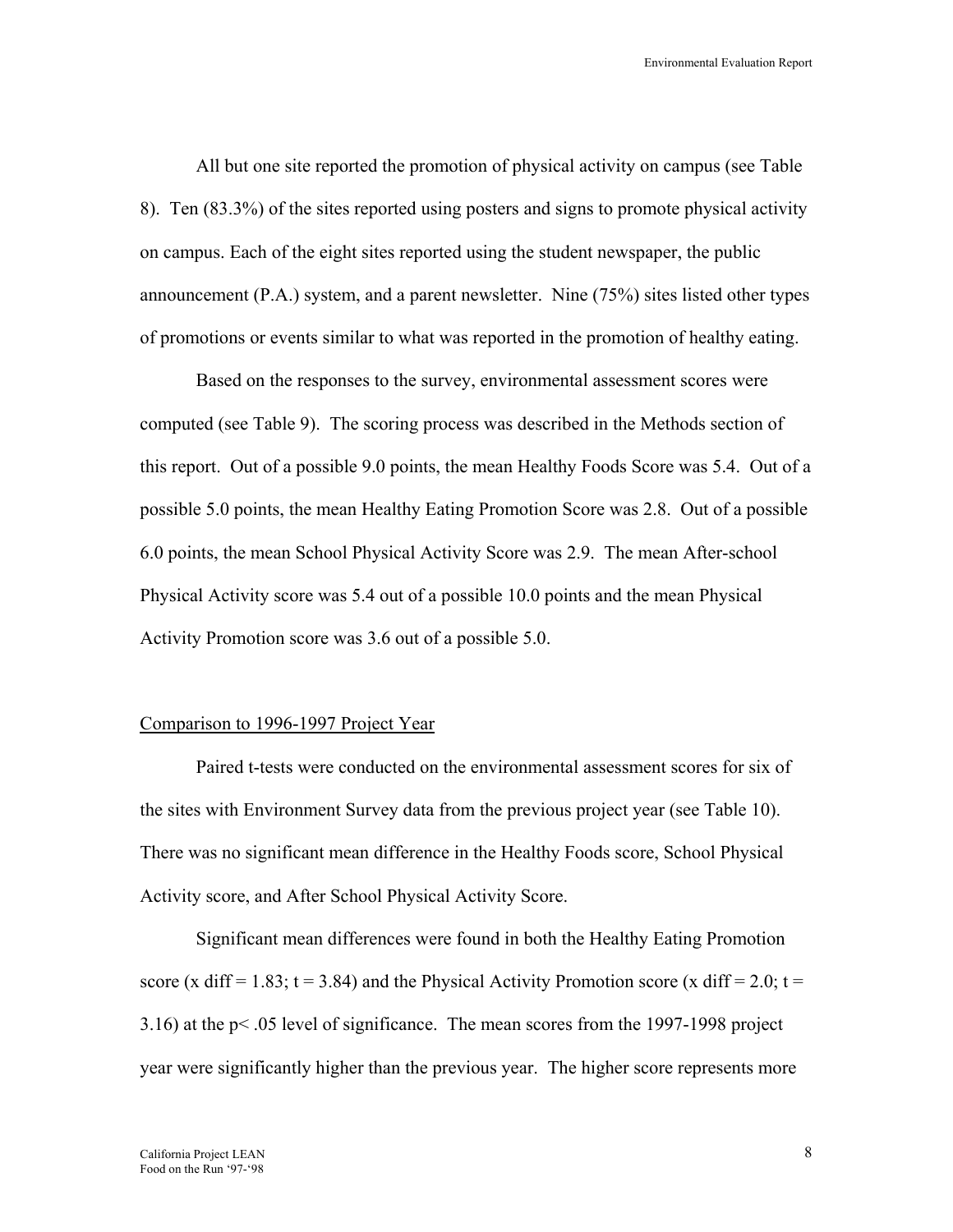promotion occurring and being conducted at the FOR sites in regards to healthy eating and physical activity.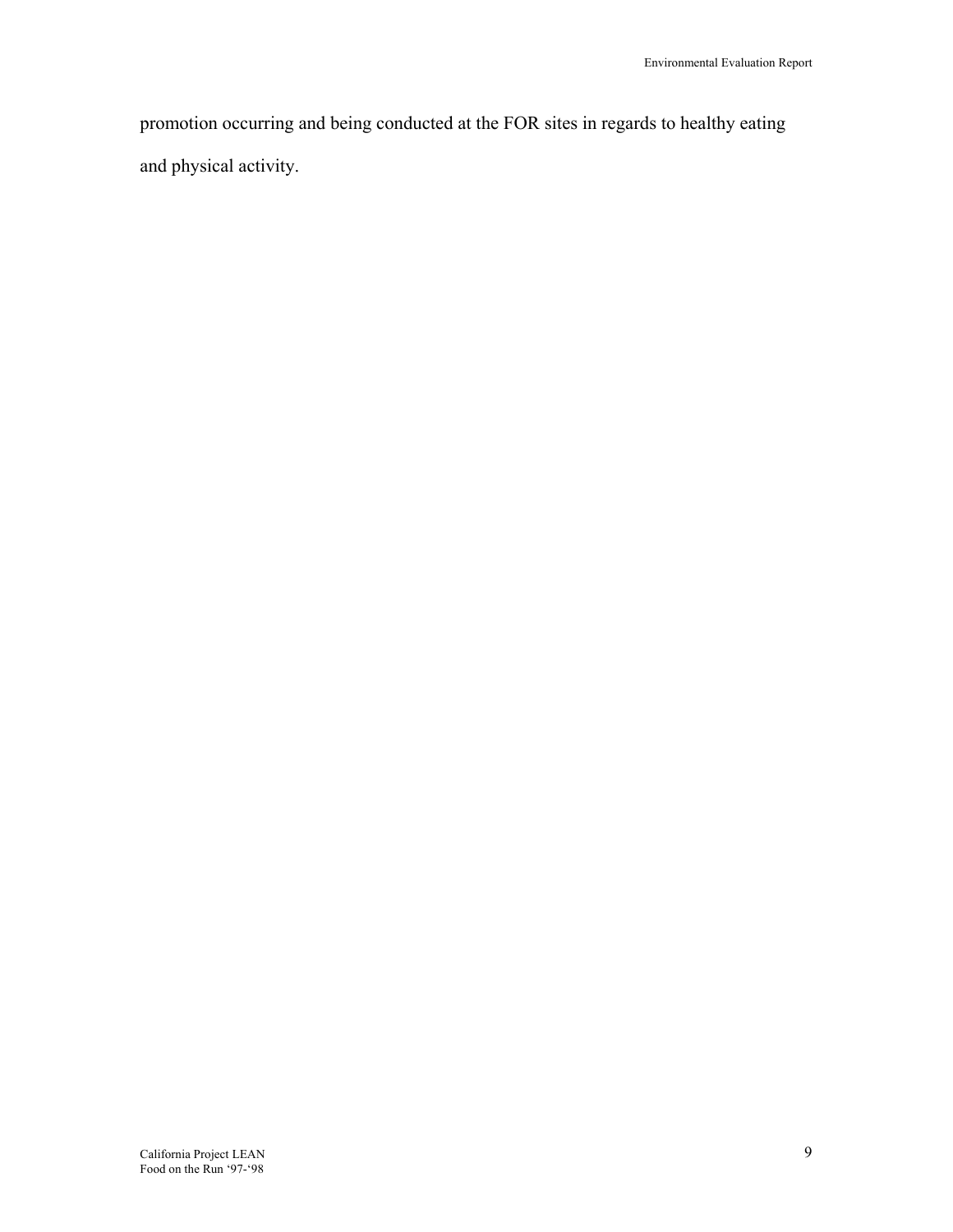| <b>CPL Region</b>     | <b>FOR Site</b>        | <b>Healthy foods</b><br>score | <b>Healthy</b><br><b>Eating Promo</b><br><b>Score</b> | <b>School</b><br><b>Physical</b><br><b>Activity Score</b> | After-school<br>Physical<br><b>Activity Score</b> | Physical<br><b>Activity</b><br><b>Promo Score</b> |
|-----------------------|------------------------|-------------------------------|-------------------------------------------------------|-----------------------------------------------------------|---------------------------------------------------|---------------------------------------------------|
|                       | <b>Total Possible:</b> | 9.0                           | 5.0                                                   | 6.0                                                       | 10.0                                              | 5.0                                               |
| <b>Bay Area</b>       | <b>Andrew Hill</b>     | 8.0                           | 5.0                                                   | 5.0                                                       | 4.0                                               | 5.0                                               |
| <b>Central Valley</b> | Mendota                | 4.0                           | 3.0                                                   | 1.0                                                       | 5.0                                               | 2.0                                               |
| <b>Gold Coast</b>     | <b>Ernest Righetti</b> | 8.0                           | 1.0                                                   | 4.0                                                       | 5.0                                               | 4.0                                               |
| <b>Gold Country</b>   | Encina                 | 5.0                           | 4.0                                                   | 3.0                                                       | 3.0                                               | 4.0                                               |
| <b>Great South</b>    | Fontana                | 5.0                           | 1.0                                                   | 4.0                                                       | 9.0                                               | 4.0                                               |
|                       | Colton                 | 6.0                           | 5.0                                                   | 2.0                                                       | 8.0                                               | 5.0                                               |
| <b>Los Angeles</b>    | <b>San Fernando</b>    | 8.0                           | 3.0                                                   | 4.0                                                       | 6.0                                               | 4.0                                               |
| <b>North Central</b>  | <b>King City</b>       | 2.0                           | 3.0                                                   | $\boldsymbol{0}$                                          | 1.0                                               | $\boldsymbol{0}$                                  |
| <b>North Coast</b>    | <b>Del Norte</b>       | 5.0                           | 1.0                                                   | 2.0                                                       | 8.0                                               | 2.0                                               |
|                       | Zoe Barnum             | 5.0                           | 3.0                                                   | 1.0                                                       | 2.0                                               | 3.0                                               |
| <b>Sierra Cascade</b> | Anderson               | 2.0                           | 2.0                                                   | 3.0                                                       | 7.0                                               | 5.0                                               |
| <b>Southern Coast</b> | <b>Herbert Hoover</b>  | 7.0                           | 3.0                                                   | 6.0                                                       | 7.0                                               | 5.0                                               |
|                       | Mean (sd)              | 5.4(2.1)                      | 2.8(1.4)                                              | 2.9(1.8)                                                  | 5.4(2.5)                                          | 3.6(1.6)                                          |
|                       | <b>Median</b>          | 5.0                           | 3.0                                                   | 3.0                                                       | 5.5                                               | 4.0                                               |

**Table 9 - Environmental assessment scores.** 

**Table 10 - Paired t-tests: Comparison of environmental assessment scores for '96-'97 and '97-'98. (N=6)** 

|                                              | Mean '96-'97 (sd) | Mean '97-'98 (sd) |      | Significance |
|----------------------------------------------|-------------------|-------------------|------|--------------|
| <b>Healthy Foods Score</b>                   | 4.5(1.9)          | 5.3(1.8)          | 1.17 | .289         |
| <b>Healthy Eating Promotion Score*</b>       | 2.0(.63)          | 3.8(.98)          | 3.84 | $*012$       |
| <b>School Physical Activity Score</b>        | 2.3(1.4)          | 2.8(2.3)          | .50  | .636         |
| <b>After-School Physical Activity Score*</b> | 3.8(.98)          | 4.7(2.6)          | .62  | .565         |
| <b>Physical Activity Promotion Score</b>     | 1.5(0.84)         | 3.5(2.1)          | 3.16 | $*025$       |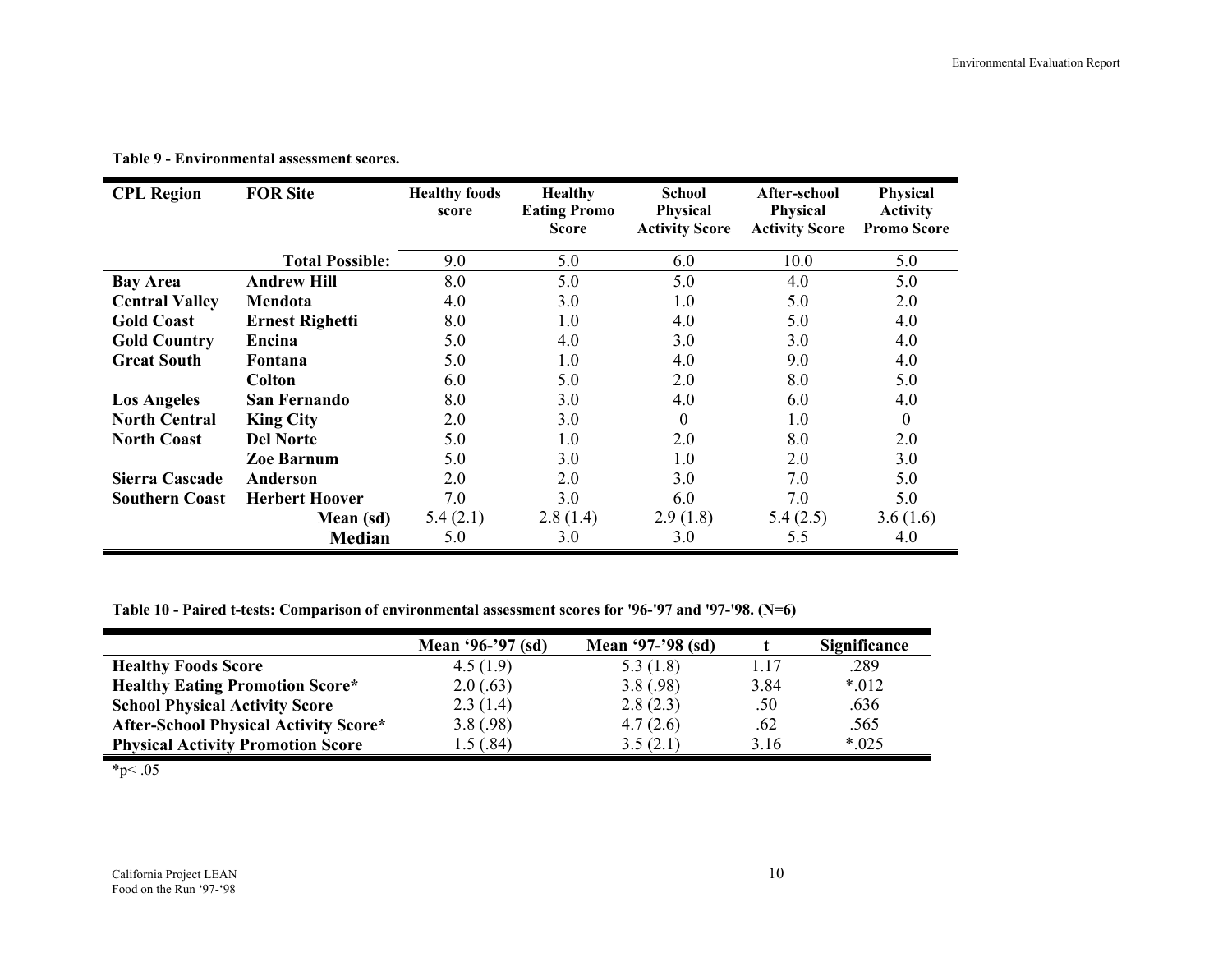#### **Discussion**

 The data analysis performed on the data from the Environment Survey was simple and straight forward, yet very telling. One of the most obvious conclusions that can be drawn from examining the results is that more work needs to be done in the area of physical activity, especially in increasing the options for adolescents. Most of the sites appear to have adequate resources to promote physical activity, however, there needs to be more options to promote. Also, both the physical activity options and the promotion of them should move in the direction of lifelong physical activity (rather than competitive sports), i.e., encourage physical activity among youth that can continue on into adulthood so that they may obtain the benefits throughout life (CDC, 1997; Pate, Small, Ross, et al., 1995). For example, most sites have reported having playing fields and/or courts, therefore, a variety of non-competitive activities should be promoted that can be done on those fields and courts: games, walking, recreational organized sports, equipment checkout.

 It is important to keep in mind that the data that has been reported reflects an environmental assessment and **not** actual physical activity (or healthy eating) behavior. The level of use of the physical activity options at the FOR sites is not yet known. That information will be revealed after the analysis of the FOR Student Survey data. Results from the most recent Youth Risk Behavior Surveillance (YRBS), however, have clearly identified that "not participating in moderate [or vigorous] physical activity," and "not attending P.E. class daily" places teens at risk for serious health problems (CDC, 1998). Not surprisingly, this Environment Survey data does suggest that regular physical activity is not occurring since there is not a variety of physical activity options to promote that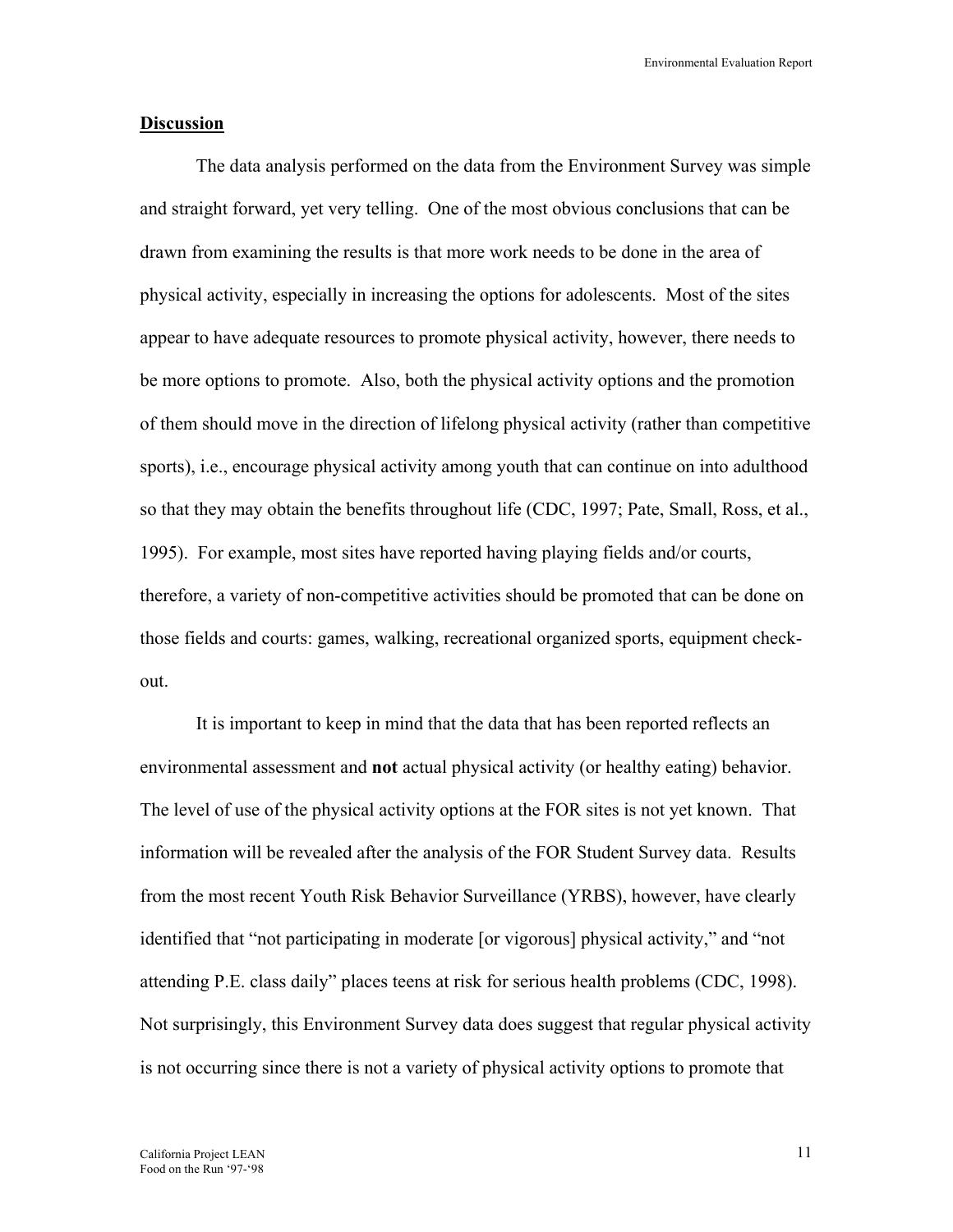encourages daily movement. This is an area in need of attention. This survey data also points to some policy issues that can be addressed: more access to space and equipment; extending hours of availability of facilities in the schools and around the community; making available supervision at facilities; making physical education mandatory; increasing instruction of lifelong physical activity; and safe transportation to and from home for after-school activities.

 There has been some improvement in the area of increasing healthy eating options, however, survey results indicate that the next logical and appropriate step in order to make more sustainable changes is to take action in the area of policy. Adolescents not only need nutrition education; they also need leadership training that prepares them to become policy change agents. Clearly there is room for improvement in this area, especially since every site has more than one alternative to eating a tray lunch at school. All of the FOR sites have vending machines. Getting healthy snacks in the vending machines is a policy that all the teens can work toward. Permanently including daily selections of low-fat, healthy foods such as fresh fruits and vegetables on a la carte and fast food menus can be another project. Expressing the need for such changes is more compelling when it comes from teens and there is hard evidence to support it.

 As mentioned earlier, all survey respondents had the opportunity to respond to two open-ended questions (see Appendix B). Although the responses demonstrated concerted efforts towards promoting healthy eating and physical activity, and success in increasing the visibility of FOR on campuses, the majority of the events were in the form of "one-shot" awareness campaigns. In other words, many events were without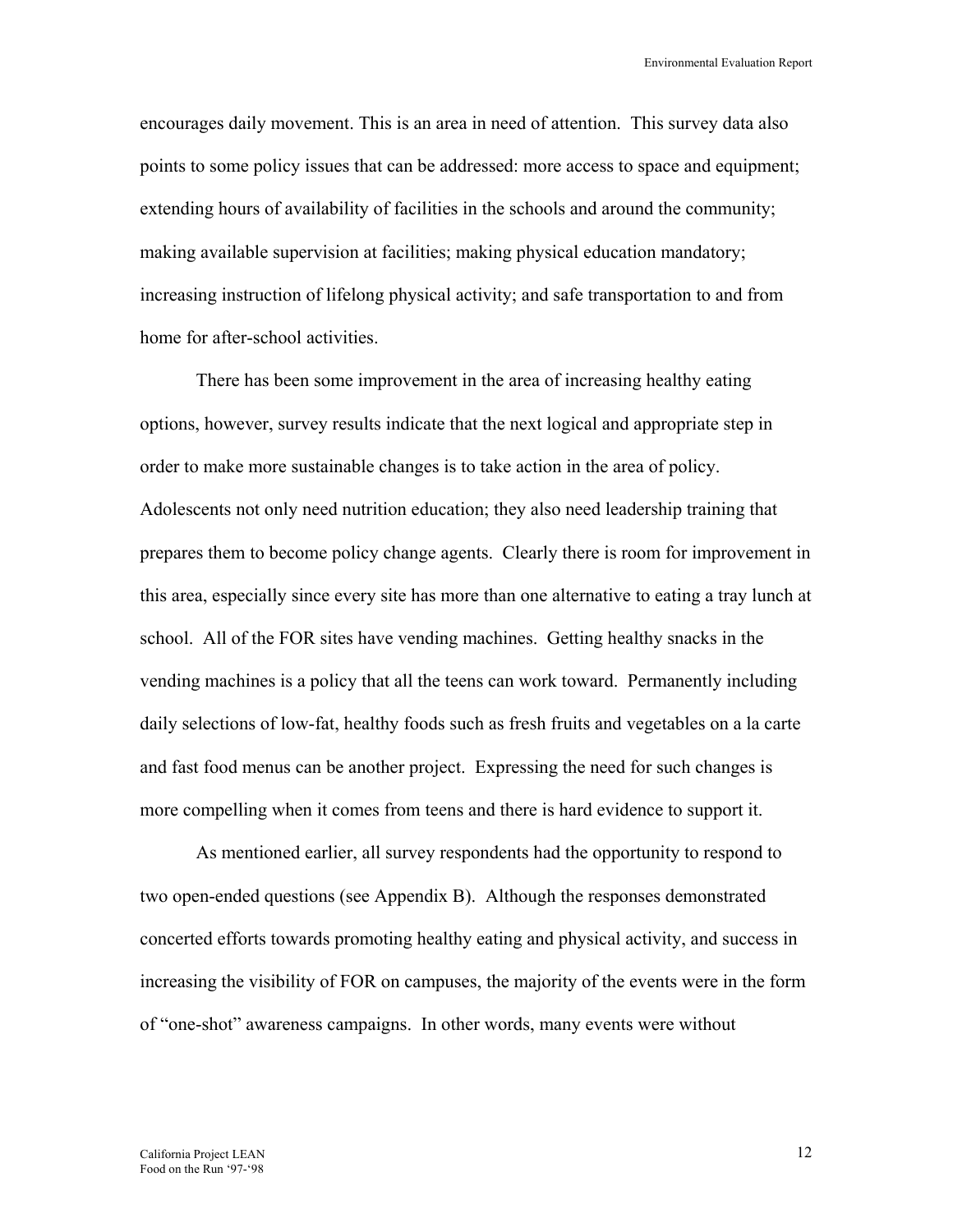consistent follow-through to support the longevity of the healthy message(s), and did not clearly connect to a specific policy issue.

#### **Recommendations**

- $\triangleright$  Increase physical activity options to promote use before, during, and after school.
- ¾ Promote and increase lifelong physical activity options.
- $\triangleright$  Begin to address physical activity policy issues specific to each FOR site.
- $\triangleright$  Focus efforts on policy changes to improve healthy eating.
- $\triangleright$  Educate and train teens on advocacy and policy change, and fully engage them throughout the entire process.
- $\triangleright$  Link promotions and events to selected healthy eating and physical activity policy issues throughout the project year.
- $\triangleright$  Strategically use this Environment Survey data to support policy and environmental change efforts (all tables are in Appendix A).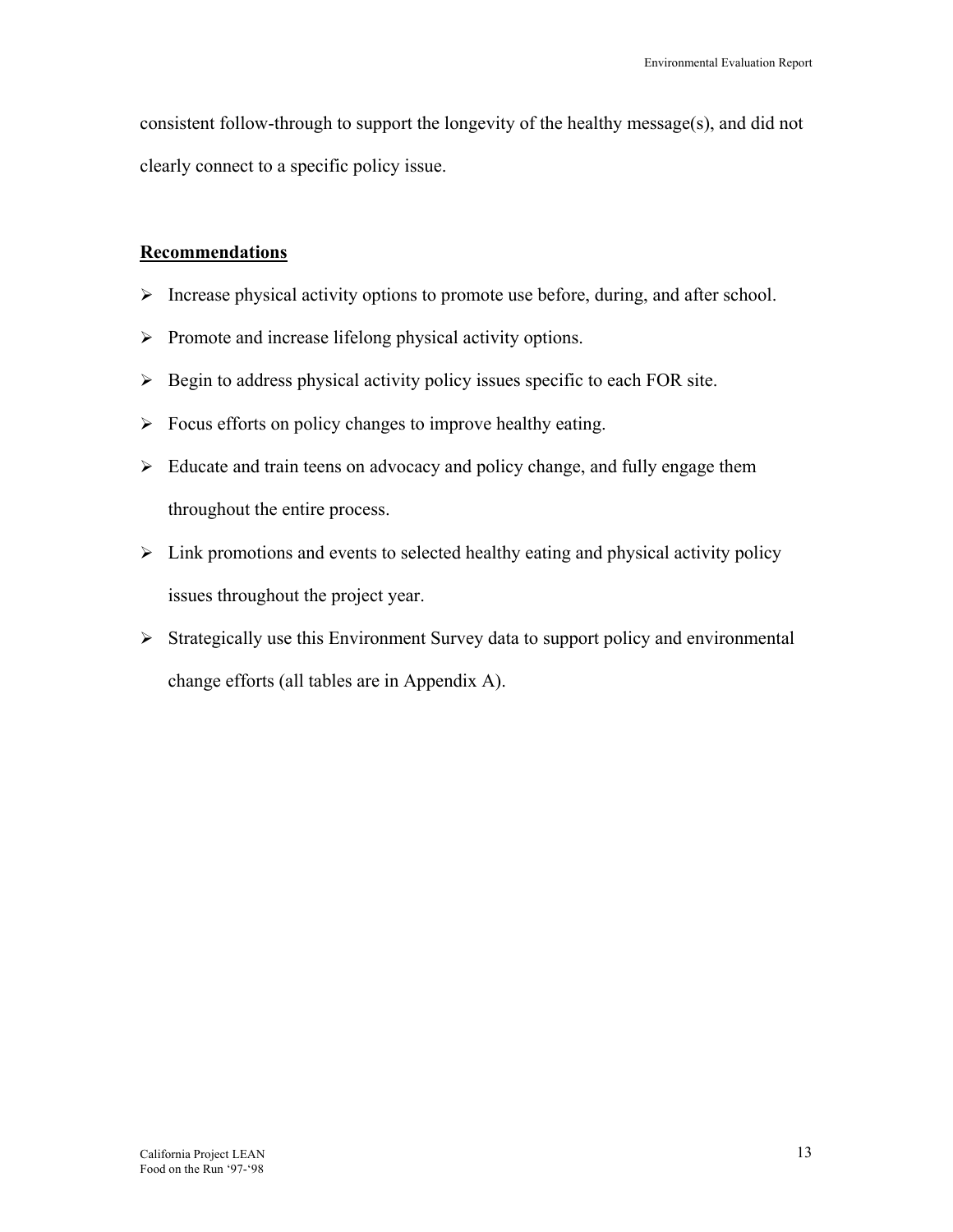#### **References**

- Centers for Disease Control and Prevention (1997). Guidelines for school and community programs to promote lifelong physical activity among young people. MMWR, 46(No. RR-6).
- Centers for Disease Control and Prevention (1996). Guidelines for school health programs to promote lifelong healthy eating. MMWR, 45(No. RR-9).
- Centers for Disease Control and Prevention (1998). Physical activity and good nutrition: Essential elements for good health. At-A-Glance.
- Centers for Disease Control and Prevention (1998). CDC Surveillance Summaries. MMWR, 47(No. SS-3).
- Brownson, R.C., Newscaffer, C.J., Ali-Aberghoui, F. (1997). Policy research for disease prevention: Challenges and practical recommendations. American Journal of Public Health, 87(5); 735-739.
- Pate, R.R., Small, M.L., Ross, J.G., Young, J.C., Flint, K.H., and Warren, C.W. (1995). School Health Policies and Programs Study (SHPPS): A summary report - School physical education. Journal of School Health, 65(8); 312-318.
- Pateman, B.C., McKinney, P., Kann, L., Small, M.L., Warren, C.W., Collins, J.L. (1995). School Health Policies and Programs Study (SHPPS): A summary report - School food service. Journal of School Health, 65(8); 327-332.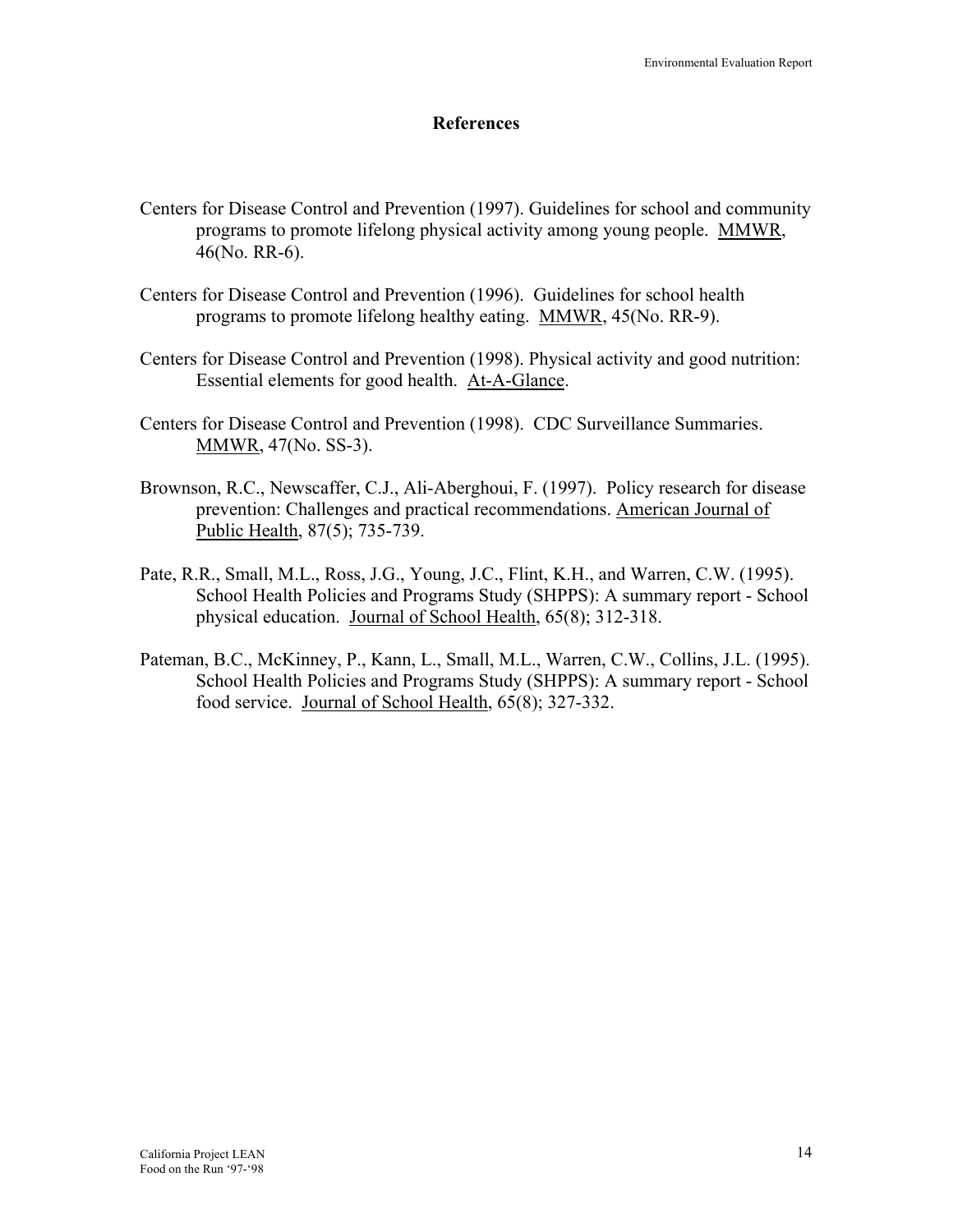# **Appendix A**

**Tables**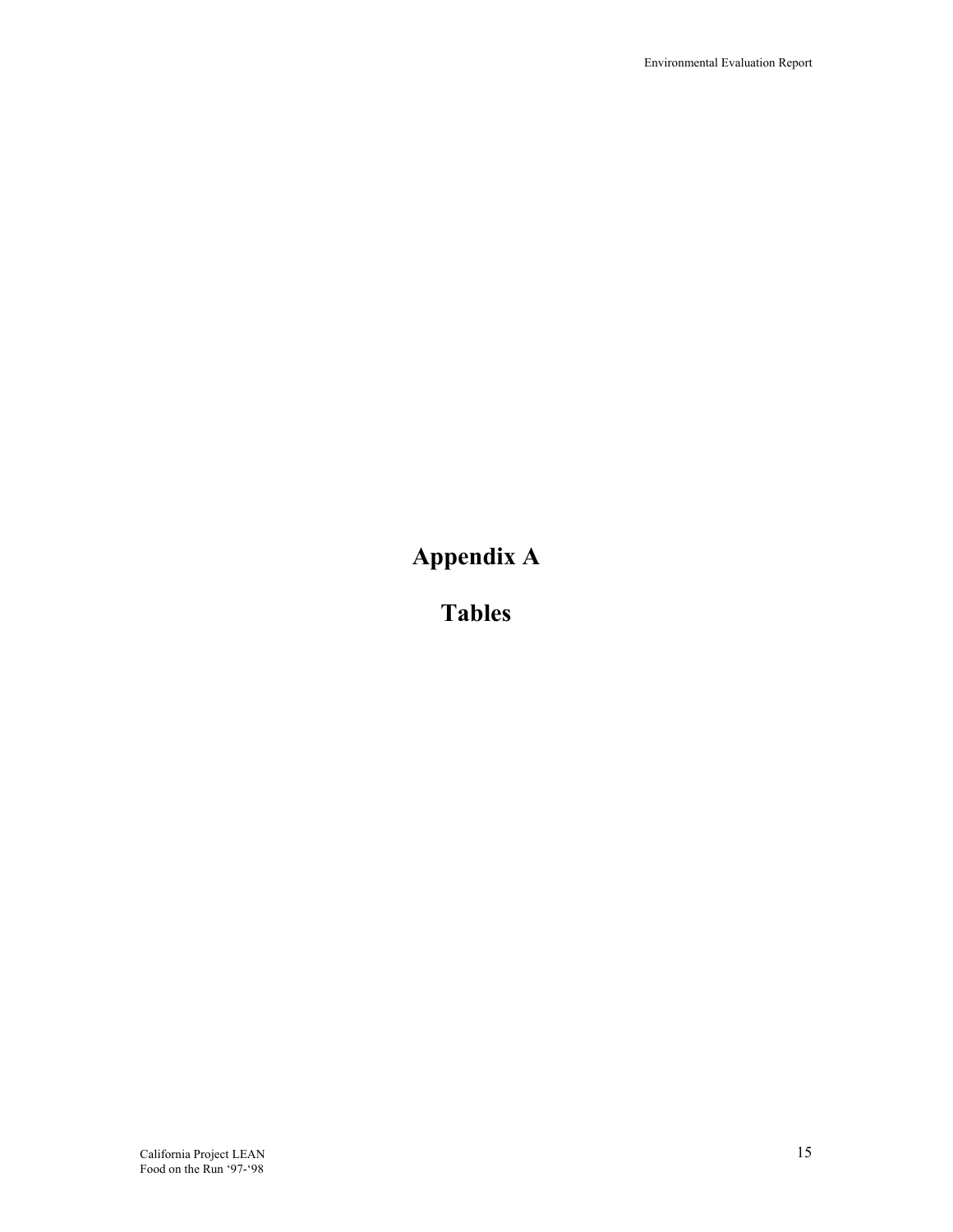|                           | <b>YES</b> | NO      |
|---------------------------|------------|---------|
|                           | N(%        | N(%     |
| Salad/fresh vegetables    | 8(66.7)    | 4(33.3) |
| Low-fat dressing          | 3(25.0)    | 9(75.0) |
| <b>Fresh fruit</b>        | 11(91.7)   | 1(08.3) |
| <b>Dried/canned fruit</b> | 10(83.3)   | 2(16.7) |
| Non-fat milk              | 5(41.7)    | 7(58.3) |
| $1\%$ milk                | 10(83.3)   | 2(16.7) |
| Low-fat entrée            | 8(66.7)    | 4(33.3) |
| Vegetarian entrée         | 6(50.0)    | 6(50.0) |
| other                     | 4(33.3)    | 8(66.7) |

**Table A2 - Low-fat, fat-free, healthy food options offered in cafeteria. (N=12)** 

**Table A3 - Low-fat, fat-free, healthy food items offered in cafeteria by region and site.** 

| <b>CPL Region</b>     | <b>FOR Site</b>        | Salad/fr.      | Lf-            | Fr. fruit      | <b>Other</b> | Nf-milk        | $1\%$ milk     | $Lf -$ | Veg.           | other          |
|-----------------------|------------------------|----------------|----------------|----------------|--------------|----------------|----------------|--------|----------------|----------------|
|                       |                        | veg.           | drsng.         |                | fruit        |                |                | entree | entree         |                |
| <b>Bay Area</b>       | <b>Andrew Hill</b>     | Yes            | Yes            | Yes            | Yes          | No             | Yes            | Yes    | Yes            | Yes            |
| <b>Central Valley</b> | Mendota                | No.            | No             | Yes            | No           | Yes            | Yes            | Yes    | N <sub>o</sub> | N <sub>0</sub> |
| <b>Gold Coast</b>     | <b>Ernest Righetti</b> | Yes            | N <sub>o</sub> | Yes            | Yes          | Yes            | Yes            | Yes    | Yes            | Yes            |
| <b>Gold Country</b>   | Encina                 | Yes            | No             | Yes            | Yes          | N <sub>o</sub> | Yes            | Yes    | N <sub>o</sub> | N <sub>0</sub> |
| <b>Great South</b>    | Fontana                | Yes            | N <sub>o</sub> | Yes            | Yes          | Yes            | N <sub>o</sub> | No     | N <sub>o</sub> | Yes            |
|                       | <b>Colton</b>          | Yes            | N <sub>0</sub> | Yes            | Yes          | Yes            | Yes            | No     | Yes            | N <sub>0</sub> |
| <b>Los Angeles</b>    | <b>San Fernando</b>    | Yes            | Yes            | Yes            | Yes          | Yes            | Yes            | Yes    | Yes            | N <sub>0</sub> |
| <b>North Central</b>  | <b>King City</b>       | N <sub>0</sub> | N <sub>0</sub> | N <sub>0</sub> | Yes          | N <sub>o</sub> | Yes            | No     | N <sub>o</sub> | N <sub>0</sub> |
| <b>North Coast</b>    | <b>Del Norte</b>       | Yes            | Yes            | Yes            | Yes          | No             | N <sub>o</sub> | Yes    | N <sub>o</sub> | N <sub>0</sub> |
|                       | <b>Zoe Barnum</b>      | N <sub>o</sub> | N <sub>o</sub> | Yes            | Yes          | N <sub>o</sub> | Yes            | Yes    | Yes            | N <sub>0</sub> |
| Sierra Cascade        | Anderson               | N <sub>o</sub> | N <sub>o</sub> | Yes            | No           | N <sub>o</sub> | Yes            | No     | N <sub>o</sub> | N <sub>0</sub> |
| <b>Southern Coast</b> | <b>Herbert Hoover</b>  | Yes            | N <sub>o</sub> | Yes            | Yes          | No             | Yes            | Yes    | Yes            | Yes            |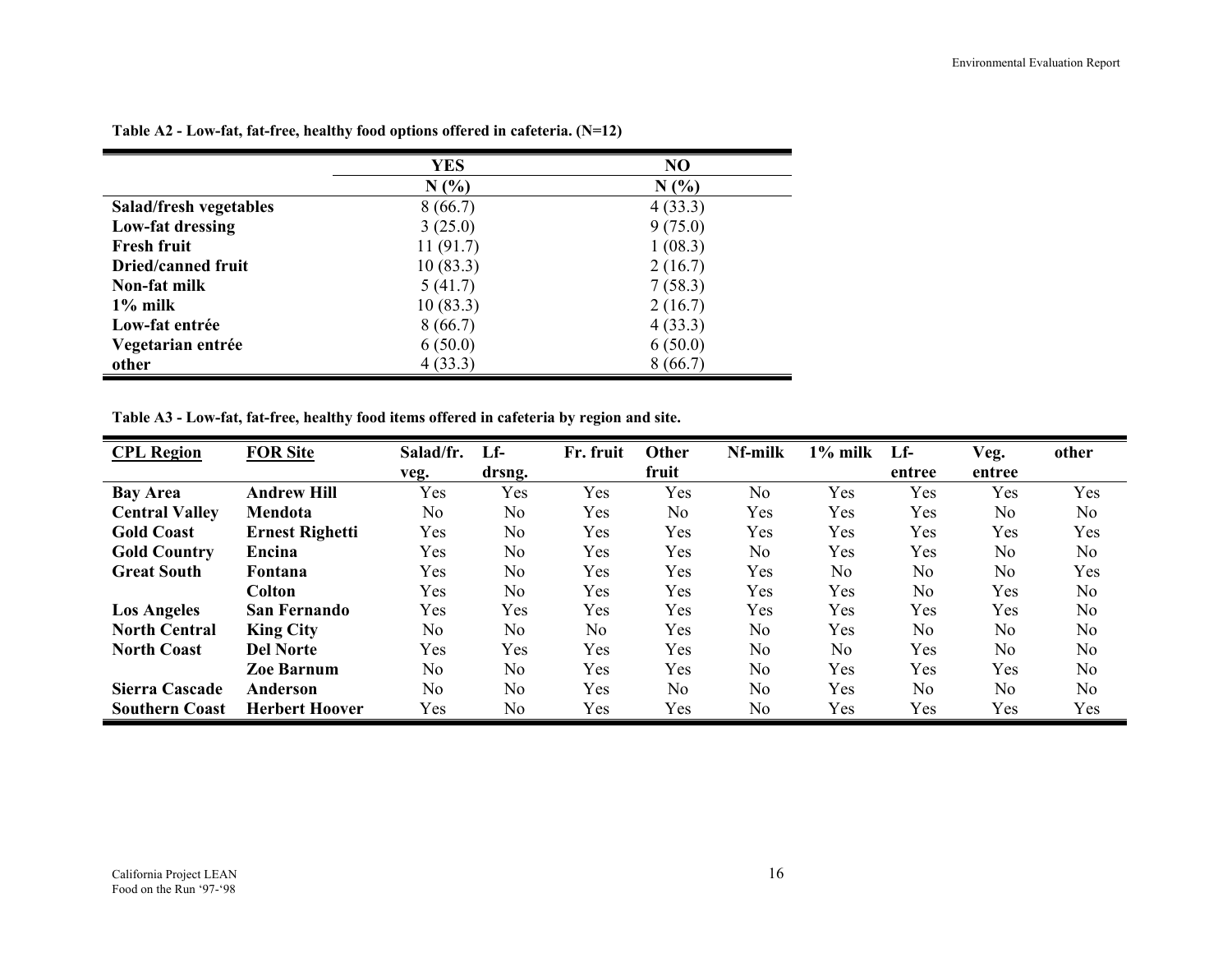|                              | <b>YES</b> | N <sub>O</sub> |
|------------------------------|------------|----------------|
| <b>Nutrition Information</b> | N(%        | N(%)           |
| Low-fat                      | 3(25.0)    | 9(75.0)        |
|                              |            |                |
| <b>Fat-free</b>              | 1(8.3)     | 11(91.7)       |
| <b>Nutrition label</b>       | 1(8.3)     | 11(91.7)       |
| Other                        | 4(33.3)    | 8(66.7)        |
| <b>None</b>                  | 5(41.7)    | 7(58.3)        |

**Table A4 - Type of nutrition info posted for foods. (N=12)** 

**Table A5 - Type of nutrition info posted for foods by region and site.** 

| <b>CPL Region</b>     | <b>FOR Site</b>        | Low-fat        | <b>Fat-free</b> | Nutr.          | <b>Other</b>   | <b>None</b>    |
|-----------------------|------------------------|----------------|-----------------|----------------|----------------|----------------|
|                       |                        |                |                 | label          |                |                |
| <b>Bay Area</b>       | <b>Andrew Hill</b>     | Yes            | N <sub>0</sub>  | No             | Yes            | N <sub>o</sub> |
| <b>Central Valley</b> | Mendota                | Yes            | N <sub>0</sub>  | N <sub>0</sub> | N <sub>0</sub> | N <sub>0</sub> |
| <b>Gold Coast</b>     | <b>Ernest Righetti</b> | N <sub>0</sub> | N <sub>0</sub>  | N <sub>0</sub> | N <sub>0</sub> | Yes            |
| <b>Gold Country</b>   | Encina                 | N <sub>0</sub> | N <sub>0</sub>  | N <sub>0</sub> | N <sub>0</sub> | Yes            |
| <b>Great South</b>    | <b>Fontana</b>         | N <sub>0</sub> | N <sub>0</sub>  | No             | Yes            | N <sub>0</sub> |
|                       | Colton                 | N <sub>0</sub> | Yes             | N <sub>0</sub> | Yes            | N <sub>0</sub> |
| <b>Los Angeles</b>    | San Fernando           | Yes            | N <sub>0</sub>  | N <sub>0</sub> | N <sub>0</sub> | N <sub>0</sub> |
| <b>North Central</b>  | <b>King City</b>       | N <sub>0</sub> | No              | N <sub>0</sub> | N <sub>0</sub> | Yes            |
| <b>North Coast</b>    | <b>Del Norte</b>       | N <sub>o</sub> | No              | No             | Yes            | N <sub>0</sub> |
|                       | Zoe Barnum             | N <sub>0</sub> | N <sub>0</sub>  | N <sub>0</sub> | N <sub>0</sub> | <b>Yes</b>     |
| Sierra Cascade        | Anderson               | N <sub>0</sub> | N <sub>0</sub>  | Yes            | N <sub>0</sub> | N <sub>0</sub> |
| <b>Southern Coast</b> | <b>Herbert Hoover</b>  | N <sub>0</sub> | N <sub>0</sub>  | N <sub>0</sub> | No             | Yes            |

**Table A6 - Where nutrition information is posted. (N=7; 5 sites have no posted information)** 

|                     | YES     | NO      |
|---------------------|---------|---------|
| <b>Where Posted</b> | N(%)    | N(%     |
| On menu             | 2(16.7) | 5(41.7) |
| By food             | 5(41.7) | 2(16.7) |
| Other               | 5 (41.  | 16.7    |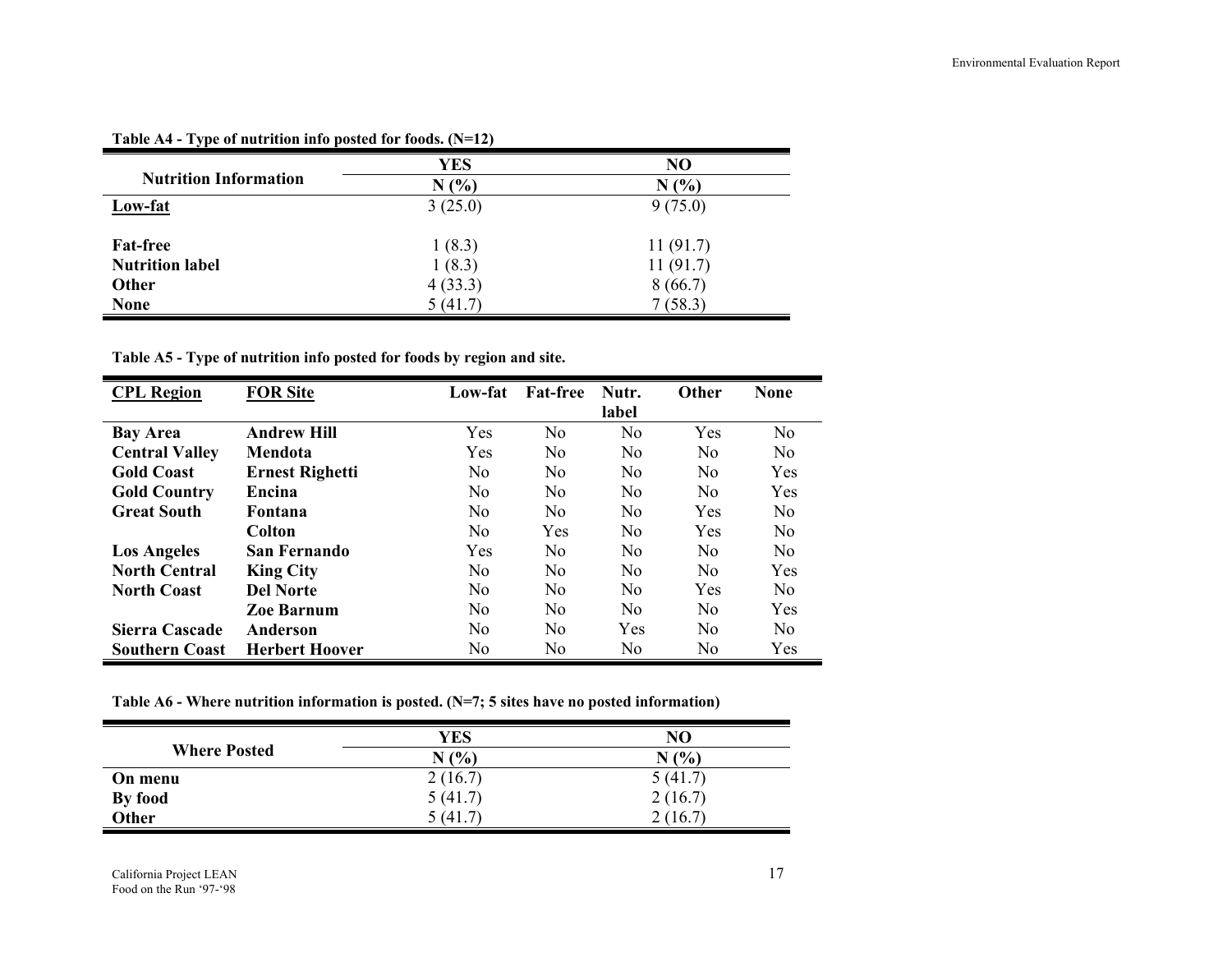|                             | YES       | N <sub>O</sub> |
|-----------------------------|-----------|----------------|
| <b>Type of Venue</b>        | N(%       | N(%            |
| <b>Fast-food restaurant</b> | 5(41.7)   | 7(58.3)        |
| Snack bar                   | 11(91.7)  | 1(08.3)        |
| Food cart                   | 7(58.3)   | 5(41.7)        |
| <b>Vending machine</b>      | 12(100.0) | 0(00.0)        |
| <b>Other</b>                | (08.3)    | 11 (91.7)      |

**Table A7 – Food options on campus besides tray meals. (N=12)** 

**Table A8 - Food options on campus besides tray meals by region and site.** 

| <b>CPL Region</b>     | <b>FOR Site</b>        | Fast-          | <b>How</b>       | <b>Snack</b>   | <b>How</b>  | Food           | How            | Vend. | <b>How</b>     | Other          | <b>How</b>       |
|-----------------------|------------------------|----------------|------------------|----------------|-------------|----------------|----------------|-------|----------------|----------------|------------------|
|                       |                        | food           | <b>Many</b>      | Bar            | <b>Many</b> | Cart           | Many           | Mach. | Many           |                | Many             |
| <b>Bay Area</b>       | <b>Andrew Hill</b>     | N <sub>0</sub> | $\theta$         | Yes            | 2           | Yes            |                | Yes   | 15             | Yes            |                  |
| <b>Central Valley</b> | Mendota                | N <sub>0</sub> | $\overline{0}$   | Yes            |             | N <sub>o</sub> | $\overline{0}$ | Yes   | $\overline{2}$ | No             | $\theta$         |
| <b>Gold Coast</b>     | <b>Ernest Righetti</b> | No             | $\boldsymbol{0}$ | Yes            |             | Yes            | 2              | Yes   | 8              | N <sub>o</sub> | $\theta$         |
| <b>Gold Country</b>   | Encina                 | Yes            | 3                | Yes            |             | N <sub>o</sub> | 0              | Yes   | $\overline{2}$ | N <sub>o</sub> |                  |
| <b>Great South</b>    | Fontana                | Yes            | 3                | Yes            | 3           | Yes            | 6              | Yes   | 6              | No             | 0                |
|                       | Colton                 | Yes            | $\overline{2}$   | Yes            |             | Yes            | 8              | Yes   | 10             | N <sub>o</sub> | $\boldsymbol{0}$ |
| <b>Los Angeles</b>    | <b>San Fernando</b>    | Yes            | $\overline{2}$   | Yes            |             | Yes            | 3              | Yes   | 8              | N <sub>o</sub> | $\boldsymbol{0}$ |
| <b>North Central</b>  | <b>King City</b>       | N <sub>o</sub> | $\mathbf{0}$     | Yes            |             | N <sub>0</sub> | $\overline{0}$ | Yes   |                | N <sub>o</sub> | $\theta$         |
| <b>North Coast</b>    | <b>Del Norte</b>       | N <sub>o</sub> | $\overline{0}$   | Yes            |             | N <sub>0</sub> | $\overline{0}$ | Yes   |                | N <sub>o</sub> | $\boldsymbol{0}$ |
|                       | <b>Zoe Barnum</b>      | N <sub>o</sub> | $\overline{0}$   | N <sub>0</sub> | $\Omega$    | N <sub>o</sub> | $\overline{0}$ | Yes   | 3              | N <sub>o</sub> | $\boldsymbol{0}$ |
| <b>Sierra Cascade</b> | Anderson               | N <sub>o</sub> | $\boldsymbol{0}$ | Yes            |             | Yes            |                | Yes   |                | N <sub>o</sub> | $\boldsymbol{0}$ |
| <b>Southern Coast</b> | <b>Herbert Hoover</b>  | Yes            | 5                | Yes            |             | Yes            | 6              | Yes   |                | N <sub>o</sub> | $\boldsymbol{0}$ |
|                       | Mean                   |                | 1.25             |                | 1.17        |                | 2.25           |       | 4.83           |                | n/a              |
|                       | Median                 |                | $\boldsymbol{0}$ |                | 1.00        |                | 1.00           |       | 2.50           |                | $\boldsymbol{0}$ |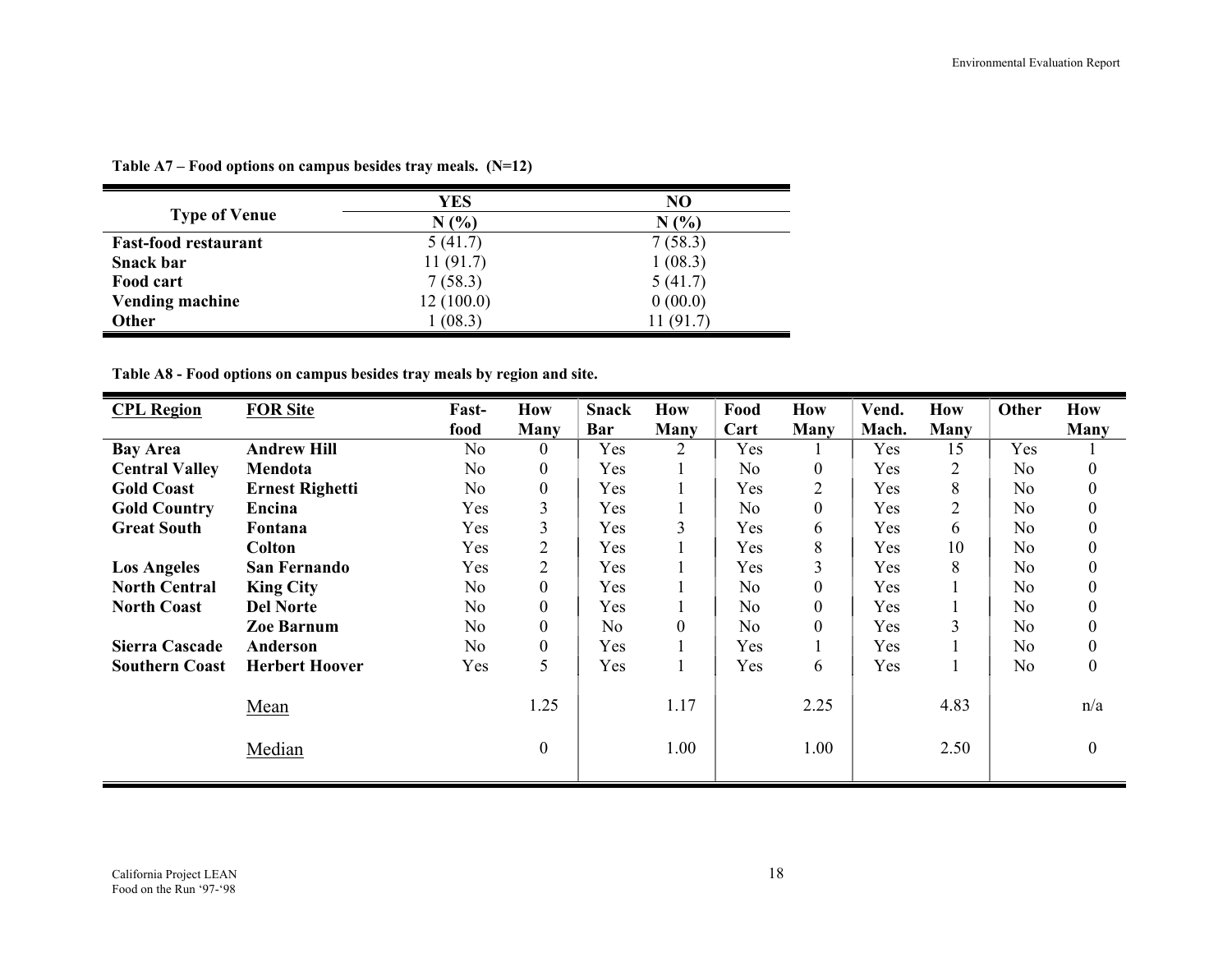| <b>Type of Healthy Eating</b> | YES      | NO      |
|-------------------------------|----------|---------|
| <b>Promotion</b>              | N(%      | (%)     |
| Posters/signs                 | 11(91.7) | 1(08.3) |
| <b>Student newspaper</b>      | 5(41.7)  | 7(58.3) |
| Over P.A.                     | 6(50.0)  | 6(50.0) |
| Parent newsletter             | 4(33.3)  | 8(66.7) |
| other                         | 8(66.7)  | 4(33.3) |

**Table A9 - Healthy eating promotions seen or heard on campus. (N=12)** 

**Table A10 - Healthy eating promotions seen or heard on campus by region and site.** 

| <b>CPL Region</b>     | <b>FOR Site</b>        | Posters/<br>signs | <b>Student</b><br><b>Newspaper</b> | Over<br><b>P.A.</b> | Parent<br><b>Newsletter</b> | other          |
|-----------------------|------------------------|-------------------|------------------------------------|---------------------|-----------------------------|----------------|
| <b>Bay Area</b>       | <b>Andrew Hill</b>     | Yes               | Yes                                | Yes                 | Yes                         | Yes            |
| <b>Central Valley</b> | Mendota                | Yes               | No.                                | No                  | Yes                         | Yes            |
| <b>Gold Coast</b>     | <b>Ernest Righetti</b> | Yes               | No                                 | N <sub>0</sub>      | No                          | N <sub>0</sub> |
| <b>Gold Country</b>   | Encina                 | <b>Yes</b>        | Yes                                | Yes                 | N <sub>0</sub>              | Yes            |
| <b>Great South</b>    | Fontana                | Yes               | No                                 | N <sub>0</sub>      | No                          | N <sub>0</sub> |
|                       | Colton                 | Yes               | Yes                                | Yes                 | Yes                         | Yes            |
| <b>Los Angeles</b>    | San Fernando           | Yes               | No                                 | Yes                 | N <sub>o</sub>              | Yes            |
| <b>North Central</b>  | <b>King City</b>       | Yes               | Yes                                | Yes                 | N <sub>0</sub>              | N <sub>0</sub> |
| <b>North Coast</b>    | <b>Del Norte</b>       | No.               | No.                                | No                  | N <sub>0</sub>              | Yes            |
|                       | <b>Zoe Barnum</b>      | Yes               | Yes                                | N <sub>0</sub>      | N <sub>0</sub>              | Yes            |
| Sierra Cascade        | Anderson               | Yes               | No                                 | N <sub>0</sub>      | Yes                         | N <sub>0</sub> |
| <b>Southern Coast</b> | <b>Herbert Hoover</b>  | Yes               | No                                 | Yes                 | N <sub>0</sub>              | Yes            |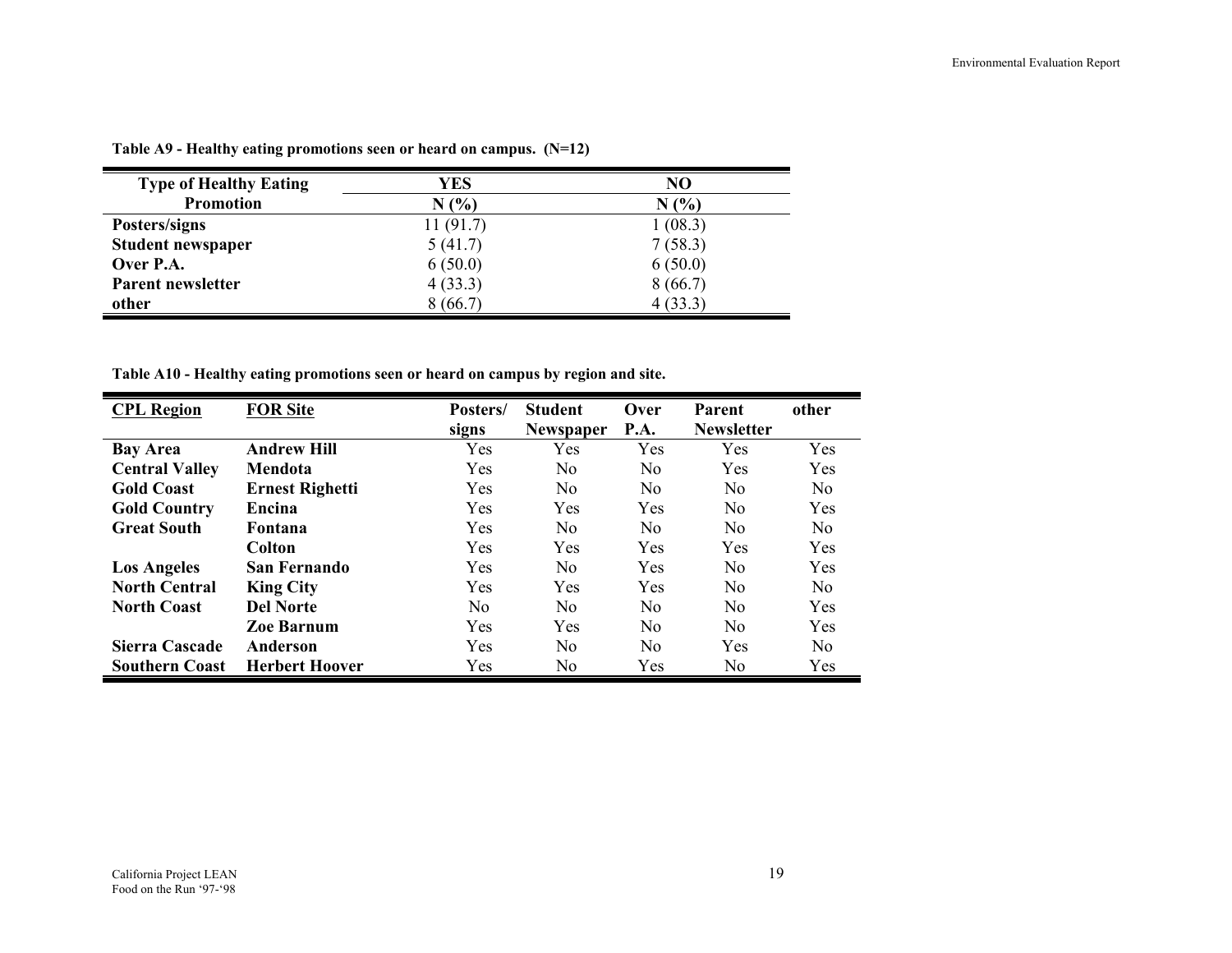|                            | YES      | N <sub>O</sub> |
|----------------------------|----------|----------------|
|                            | N(%)     | N(%)           |
| Sports club                | 2(16.7)  | 10(83.3)       |
| <b>Playing fields</b>      | 6(50.0)  | 6(50.0)        |
| Weight room                | 7(58.3)  | 5(41.7)        |
| <b>Basketball courts</b>   | 10(83.3) | 2(16.7)        |
| <b>Check-out equipment</b> | 3(25.0)  | 9(75.5)        |
| other                      | 7(58.3)  | 5(41.7)        |

**Table A11 - Physical activity options & facilities during school. (N=12)** 

**Table A12 - Physical activity options & facilities during school by region and site.** 

| <b>CPL Region</b>     | <b>FOR Site</b>        | <b>Sports</b><br>Club | <b>Playing</b><br>fields | Weight<br>Room | <b>B-ball</b><br>courts | <b>Check-out</b><br>equip | <b>Other</b> |
|-----------------------|------------------------|-----------------------|--------------------------|----------------|-------------------------|---------------------------|--------------|
| <b>Bay Area</b>       | <b>Andrew Hill</b>     | No                    | Yes                      | Yes            | Yes                     | Yes                       | Yes          |
| <b>Central Valley</b> | Mendota                | No                    | N <sub>0</sub>           | N <sub>0</sub> | Yes                     | No                        | No           |
| <b>Gold Coast</b>     | <b>Ernest Righetti</b> | N <sub>0</sub>        | Yes                      | Yes            | Yes                     | No.                       | Yes          |
| <b>Gold Country</b>   | Encina                 | No                    | N <sub>0</sub>           | N <sub>0</sub> | Yes                     | Yes                       | Yes          |
| <b>Great South</b>    | <b>Fontana</b>         | No                    | Yes                      | Yes            | Yes                     | No                        | Yes          |
|                       | <b>Colton</b>          | No.                   | No.                      | N <sub>0</sub> | Yes                     | N <sub>0</sub>            | Yes          |
| <b>Los Angeles</b>    | <b>San Fernando</b>    | Yes                   | Yes                      | Yes            | Yes                     | No.                       | No           |
| <b>North Central</b>  | <b>King City</b>       | No                    | No.                      | No             | No.                     | No                        | No           |
| <b>North Coast</b>    | <b>Del Norte</b>       | No                    | N <sub>0</sub>           | Yes            | Yes                     | No.                       | No           |
|                       | <b>Zoe Barnum</b>      | No.                   | No.                      | Yes            | No.                     | No.                       | No.          |
| Sierra Cascade        | Anderson               | No                    | Yes                      | N <sub>0</sub> | Yes                     | No.                       | Yes          |
| <b>Southern Coast</b> | <b>Herbert Hoover</b>  | No                    | Yes                      | Yes            | Yes                     | Yes                       | Yes          |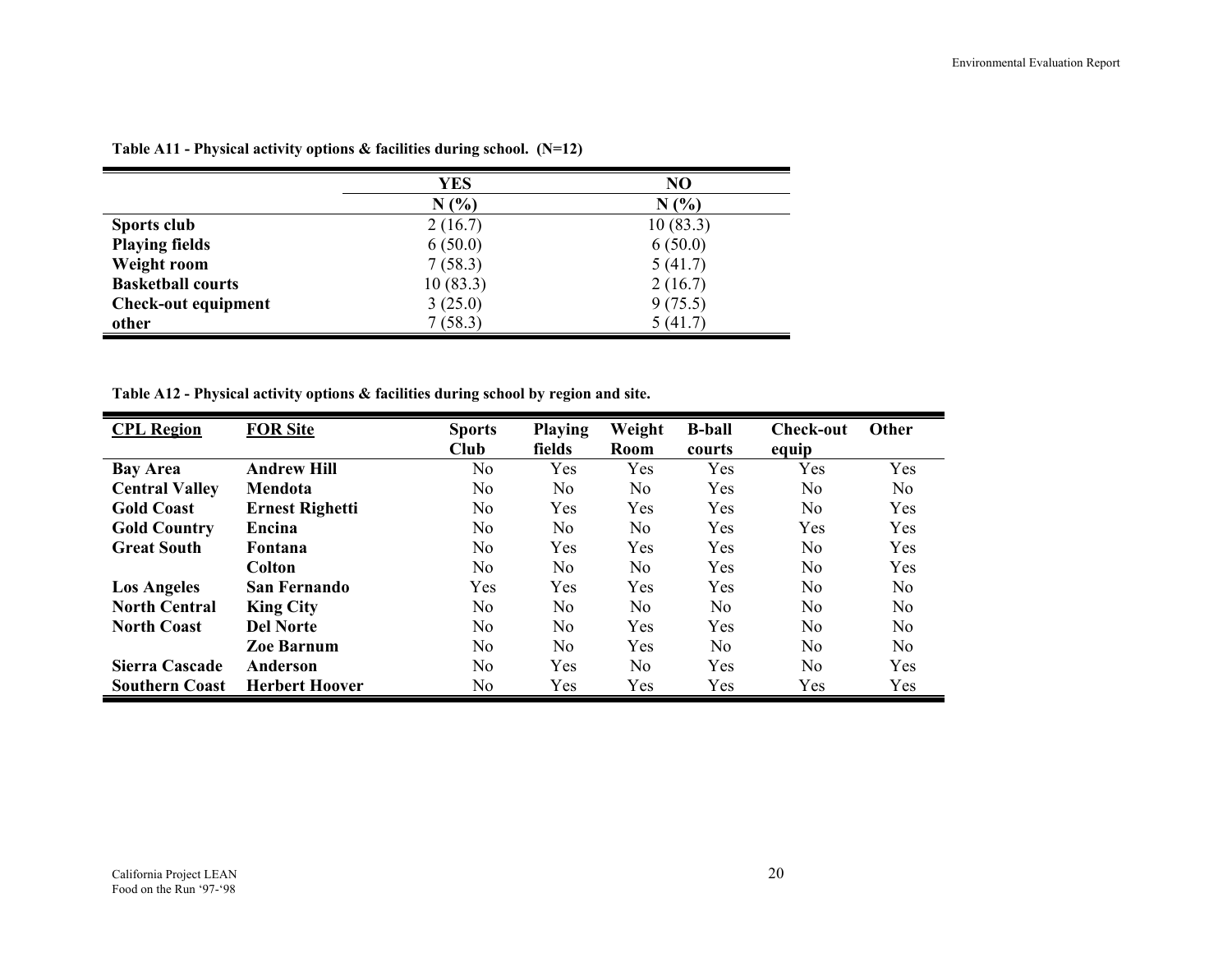|                             | <b>YES</b> | NO      |
|-----------------------------|------------|---------|
|                             | N(%        | N(%     |
| <b>School teams</b>         | 11(91.7)   | 1(08.3) |
| <b>Sports clubs</b>         | 5(41.7)    | 7(58.3) |
| <b>School fields/courts</b> | 11(91.7)   | 1(08.3) |
| <b>Weight rooms</b>         | 8(66.7)    | 4(33.3) |
| City rec. basketball        | 5(41.7)    | 7(58.3) |
| YMCA/YWCA                   | 4(33.3)    | 8(66.7) |
| Boy's/Girl's Clubs          | 5(41.7)    | 7(58.3) |
| <b>City leagues</b>         | 5(41.7)    | 7(58.3) |
| Health club/gym             | 5(41.7)    | 7(58.3) |
| <b>Other</b>                | 6(50.0)    | 6(50.0) |

**Table A13 - Physical activity options & facilities after school. (N=12)** 

**Table A14 - Physical activity options & facilities after school by region and site.** 

| <b>CPL Region</b>     | <b>FOR Site</b>        | <b>School</b>  | <b>Sports</b>  | <b>School</b>  | Weight         | <b>City</b>    | YMCA/          | <b>Boys/Girls</b> | City           | <b>Health</b>  | other |
|-----------------------|------------------------|----------------|----------------|----------------|----------------|----------------|----------------|-------------------|----------------|----------------|-------|
|                       |                        | teams          | <b>Clubs</b>   | flds./cts.     | room           | <b>b-ball</b>  | <b>YWCA</b>    | club              | league         | club           |       |
| <b>Bay Area</b>       | Andrew Hill            | Yes            | N <sub>o</sub> | Yes            | Yes            | N <sub>0</sub> | No.            | N <sub>o</sub>    | No             | N <sub>o</sub> | Yes   |
| <b>Central Valley</b> | Mendota                | Yes            | N <sub>0</sub> | Yes            | Yes            | N <sub>0</sub> | N <sub>0</sub> | Yes               | Yes            | No             | No    |
| <b>Gold Coast</b>     | <b>Ernest Righetti</b> | Yes            | No             | Yes            | Yes            | No             | Yes            | No                | No             | Yes            | No    |
| <b>Gold Country</b>   | Encina                 | Yes            | N <sub>o</sub> | Yes            | Yes            | N <sub>0</sub> | No             | N <sub>0</sub>    | N <sub>o</sub> | No             | No    |
| <b>Great South</b>    | Fontana                | Yes            | Yes            | Yes            | N <sub>0</sub> | Yes            | Yes            | Yes               | Yes            | Yes            | Yes   |
|                       | <b>Colton</b>          | Yes            | N <sub>o</sub> | Yes            | Yes            | Yes            | Yes            | No                | Yes            | Yes            | Yes   |
| <b>Los Angeles</b>    | San Fernando           | Yes            | Yes            | Yes            | N <sub>0</sub> | Yes            | N <sub>0</sub> | Yes               | N <sub>0</sub> | N <sub>o</sub> | Yes   |
| <b>North Central</b>  | <b>King City</b>       | Yes            | N <sub>0</sub> | N <sub>0</sub> | N <sub>0</sub> | N <sub>0</sub> | No             | N <sub>0</sub>    | N <sub>0</sub> | N <sub>o</sub> | No    |
| <b>North Coast</b>    | <b>Del Norte</b>       | Yes            | Yes            | Yes            | Yes            | Yes            | No             | No                | Yes            | Yes            | Yes   |
|                       | <b>Zoe Barnum</b>      | N <sub>0</sub> | N <sub>o</sub> | Yes            | No             | No             | No             | Yes               | N <sub>0</sub> | No             | No    |
| <b>Sierra Cascade</b> | Anderson               | Yes            | Yes            | Yes            | Yes            | No             | N <sub>0</sub> | N <sub>o</sub>    | Yes            | Yes            | Yes   |
| <b>Southern Coast</b> | <b>Herbert Hoover</b>  | Yes            | Yes            | Yes            | Yes            | Yes            | Yes            | Yes               | N <sub>0</sub> | No             | No    |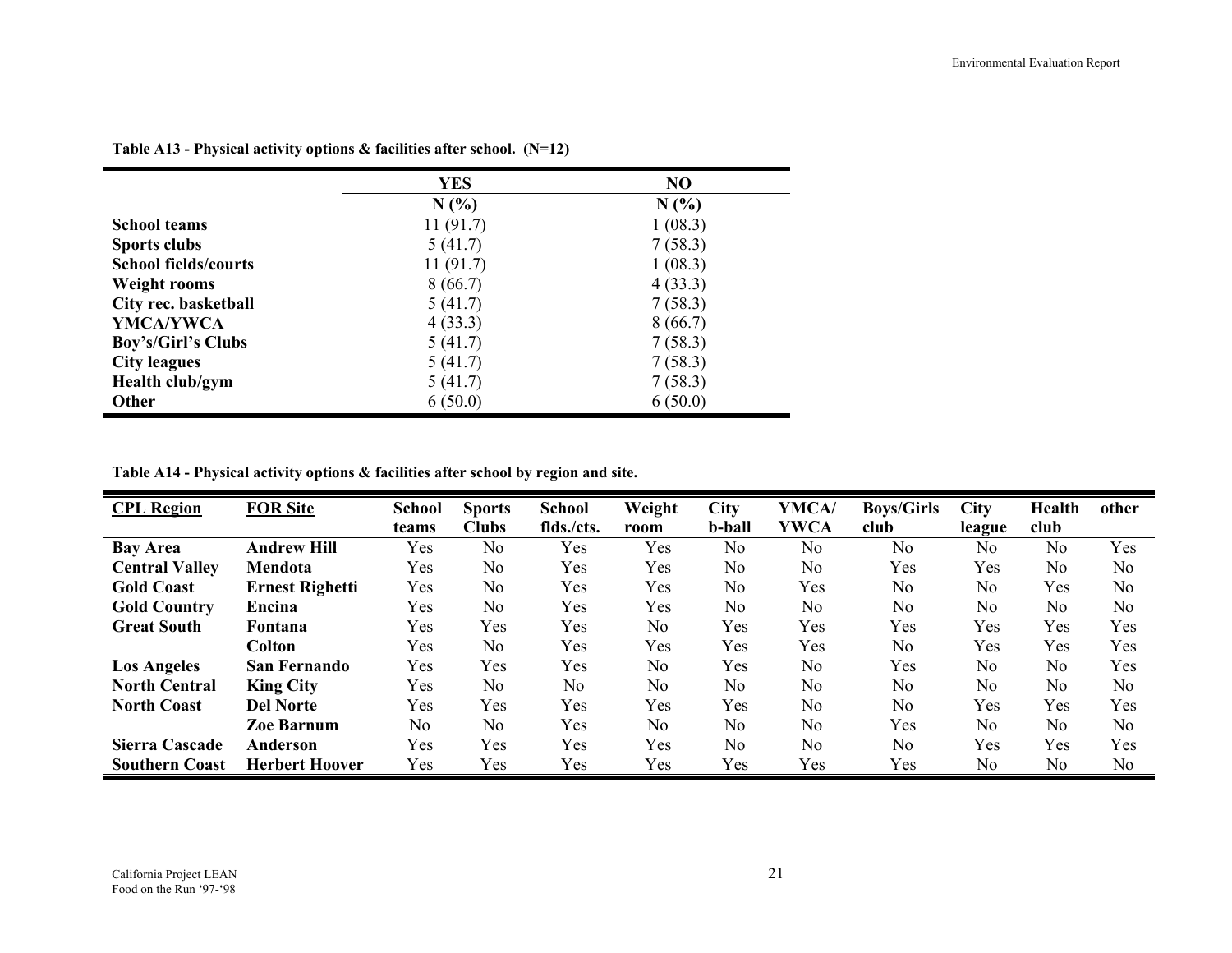| <b>Type of Physical Activity</b> | YES      | NO      |
|----------------------------------|----------|---------|
| <b>Promotion</b>                 | N(%      | N(%     |
| Posters/signs                    | 10(83.3) | 2(16.7) |
| <b>Student paper</b>             | 8(66.7)  | 4(33.3) |
| Over P.A.                        | 8(66.7)  | 4(33.3) |
| Parent newsletter                | 8(66.7)  | 4(33.3) |
| other                            | 9(75.0)  | 3(25.0) |

**Table A15 - Physical activity promotions seen or heard on campus. (N=12)** 

**Table A16 - Physical activity promotions seen or heard on campus by region and site.** 

| <b>CPL Region</b>     | <b>FOR Site</b>        | Posters/<br>signs | <b>Student</b><br>newspapers | Over<br>P.A.   | Parent<br>newsletter | Other          |
|-----------------------|------------------------|-------------------|------------------------------|----------------|----------------------|----------------|
| <b>Bay Area</b>       | <b>Andrew Hill</b>     | Yes               | Yes                          | Yes            | Yes                  | Yes            |
| <b>Central Valley</b> | Mendota                | Yes               | N <sub>0</sub>               | N <sub>0</sub> | N <sub>0</sub>       | Yes            |
| <b>Gold Coast</b>     | <b>Ernest Righetti</b> | Yes               | Yes                          | Yes            | N <sub>0</sub>       | Yes            |
| <b>Gold Country</b>   | Encina                 | Yes               | Yes                          | Yes            | N <sub>0</sub>       | Yes            |
| <b>Great South</b>    | <b>Fontana</b>         | Yes               | Yes                          | Yes            | Yes                  | N <sub>0</sub> |
|                       | <b>Colton</b>          | Yes               | Yes                          | Yes            | Yes                  | Yes            |
| <b>Los Angeles</b>    | San Fernando           | Yes               | No                           | Yes            | Yes                  | Yes            |
| <b>North Central</b>  | <b>King City</b>       | No                | No                           | N <sub>0</sub> | N <sub>0</sub>       | N <sub>0</sub> |
| <b>North Coast</b>    | <b>Del Norte</b>       | N <sub>0</sub>    | No                           | No.            | Yes                  | Yes            |
|                       | <b>Zoe Barnum</b>      | Yes               | <b>Yes</b>                   | N <sub>0</sub> | <b>Yes</b>           | N <sub>0</sub> |
| Sierra Cascade        | Anderson               | Yes               | <b>Yes</b>                   | Yes            | <b>Yes</b>           | Yes            |
| <b>Southern Coast</b> | <b>Herbert Hoover</b>  | Yes               | Yes                          | Yes            | Yes                  | Yes            |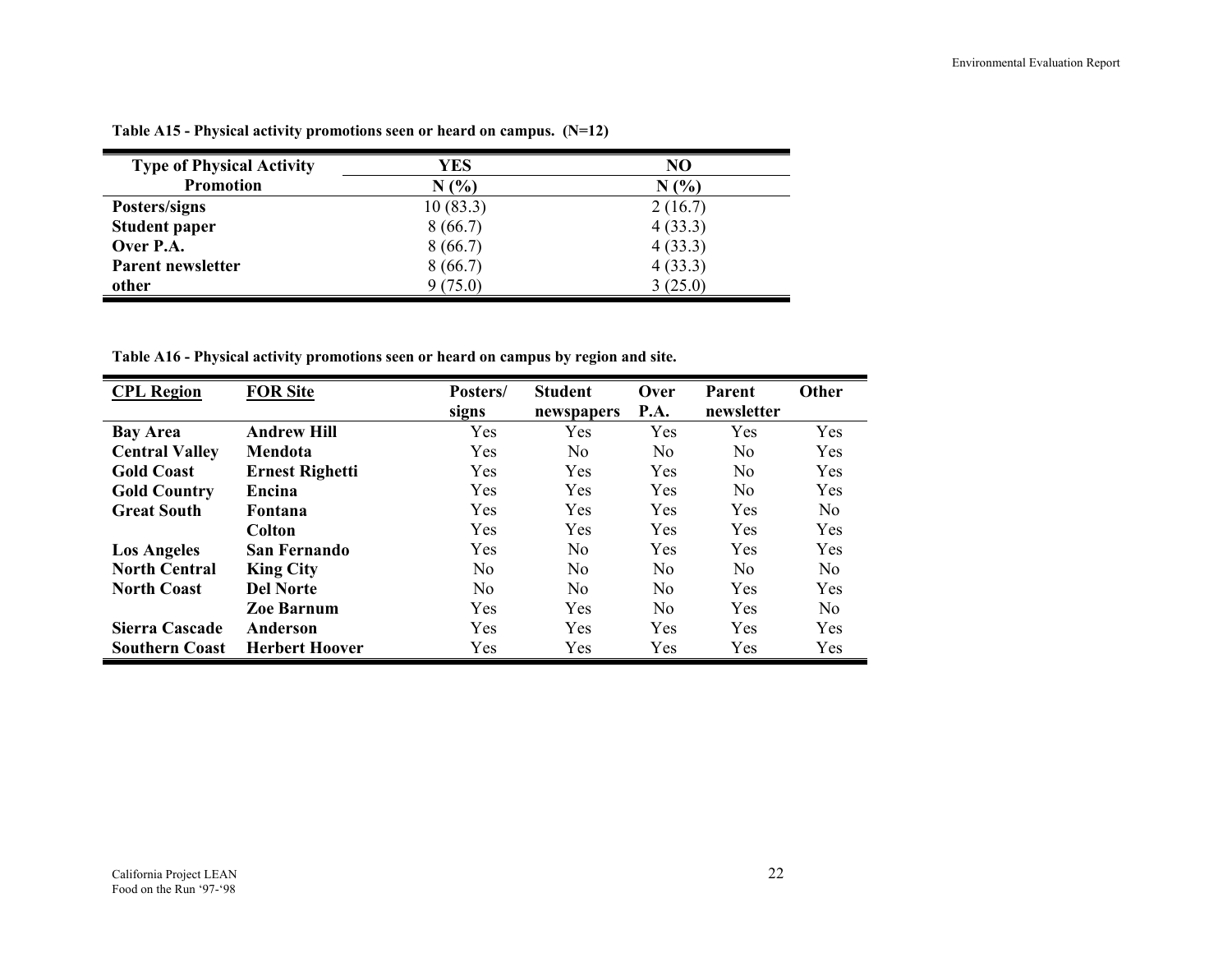=

| <b>CPL Region</b>     | <b>FOR Site</b>        | <b>Healthy foods</b><br>score | <b>Healthy</b><br><b>Eating Promo</b><br><b>Score</b> | <b>School</b><br><b>Physical</b><br><b>Activity Score</b> | After-school<br><b>Physical</b><br><b>Activity Score</b> | Physical<br><b>Activity</b><br><b>Promo Score</b> |
|-----------------------|------------------------|-------------------------------|-------------------------------------------------------|-----------------------------------------------------------|----------------------------------------------------------|---------------------------------------------------|
|                       | <b>Total Possible:</b> | 9.0                           | 5.0                                                   | 6.0                                                       | 10.0                                                     | 5.0                                               |
| <b>Bay Area</b>       | <b>Andrew Hill</b>     | 8.0                           | 5.0                                                   | 5.0                                                       | 4.0                                                      | 5.0                                               |
| <b>Central Valley</b> | Mendota                | 4.0                           | 3.0                                                   | 1.0                                                       | 5.0                                                      | 2.0                                               |
| <b>Gold Coast</b>     | <b>Ernest Righetti</b> | 8.0                           | 1.0                                                   | 4.0                                                       | 5.0                                                      | 4.0                                               |
| <b>Gold Country</b>   | Encina                 | 5.0                           | 4.0                                                   | 3.0                                                       | 3.0                                                      | 4.0                                               |
| <b>Great South</b>    | Fontana                | 5.0                           | 1.0                                                   | 4.0                                                       | 9.0                                                      | 4.0                                               |
|                       | Colton                 | 6.0                           | 5.0                                                   | 2.0                                                       | 8.0                                                      | 5.0                                               |
| <b>Los Angeles</b>    | San Fernando           | 8.0                           | 3.0                                                   | 4.0                                                       | 6.0                                                      | 4.0                                               |
| <b>North Central</b>  | <b>King City</b>       | 2.0                           | 3.0                                                   | $\boldsymbol{0}$                                          | 1.0                                                      | $\boldsymbol{0}$                                  |
| <b>North Coast</b>    | <b>Del Norte</b>       | 5.0                           | 1.0                                                   | 2.0                                                       | 8.0                                                      | 2.0                                               |
|                       | Zoe Barnum             | 5.0                           | 3.0                                                   | 1.0                                                       | 2.0                                                      | 3.0                                               |
| Sierra Cascade        | Anderson               | 2.0                           | 2.0                                                   | 3.0                                                       | 7.0                                                      | 5.0                                               |
| <b>Southern Coast</b> | <b>Herbert Hoover</b>  | 7.0                           | 3.0                                                   | 6.0                                                       | 7.0                                                      | 5.0                                               |
|                       | Mean (sd)              | 5.4(2.1)                      | 2.8(1.4)                                              | 2.9(1.8)                                                  | 5.4(2.5)                                                 | 3.6(1.6)                                          |
|                       | Median                 | 5.0                           | 3.0                                                   | 3.0                                                       | 5.5                                                      | 4.0                                               |

**Table A17 - Environmental assessment scores.** 

**Table A18 - Paired t-tests: Comparison of environmental assessment scores for '96-'97 and '97-'98. (N=6)** 

|                                             | Mean '96-'97 (sd) | Mean '97-'98 (sd) |      | Significance |
|---------------------------------------------|-------------------|-------------------|------|--------------|
| <b>Healthy Foods Score</b>                  | 4.5(1.9)          | 5.3 $(1.8)$       | 1.17 | .289         |
| <b>Healthy Eating Promotion Score</b>       | 2.0(.63)          | 3.8(.98)          | 3.84 | $*012$       |
| <b>School Physical Activity Score</b>       | 2.3(1.4)          | 2.8(2.3)          | .50  | .636         |
| <b>After-School Physical Activity Score</b> | 3.8(.98)          | 4.7(2.6)          | .62  | .565         |
| <b>Physical Activity Promotion Score</b>    | .5(0.84)          | 3.5(2.1)          | 3.16 | $*025$       |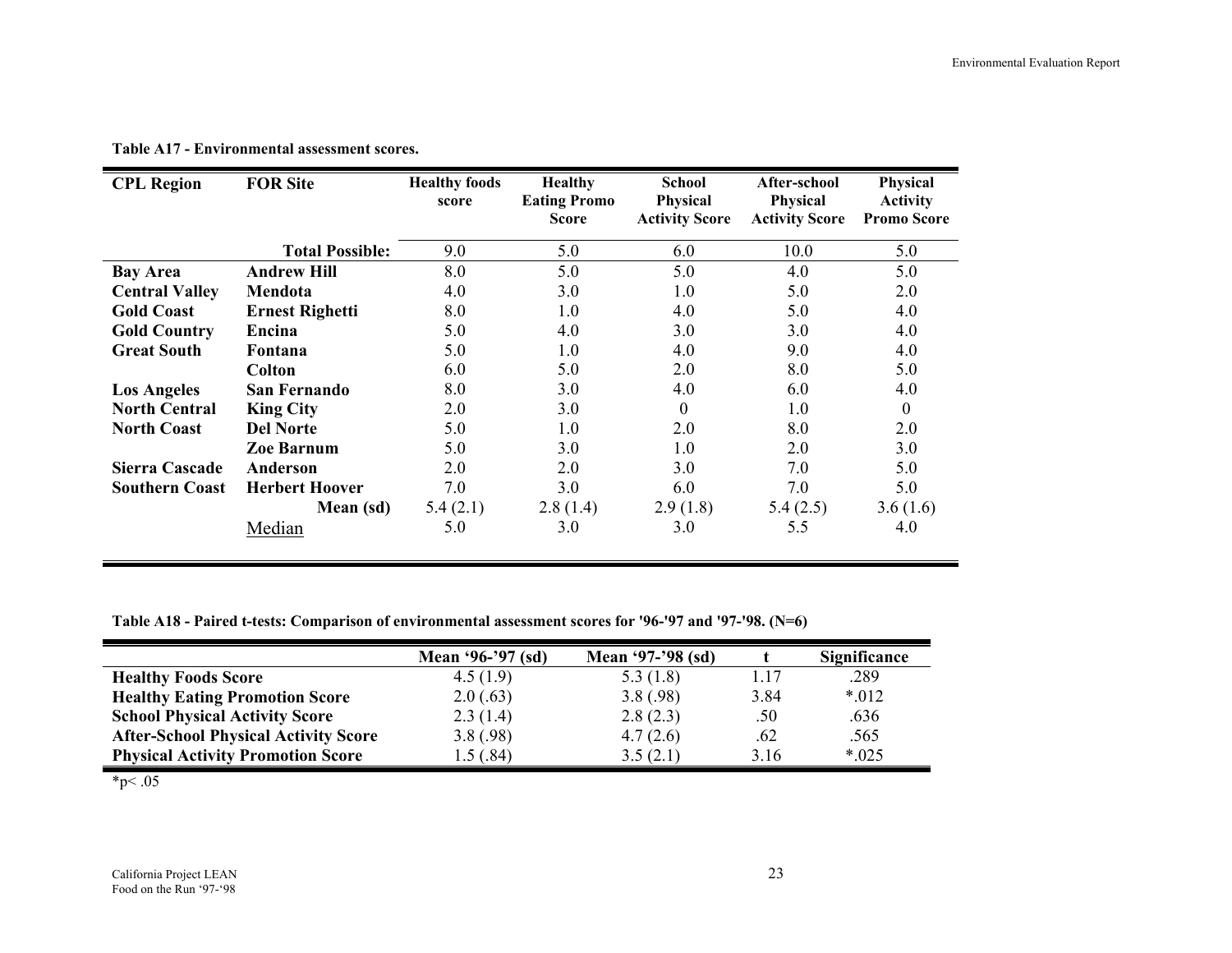**Appendix B** 

**Open-Ended Responses**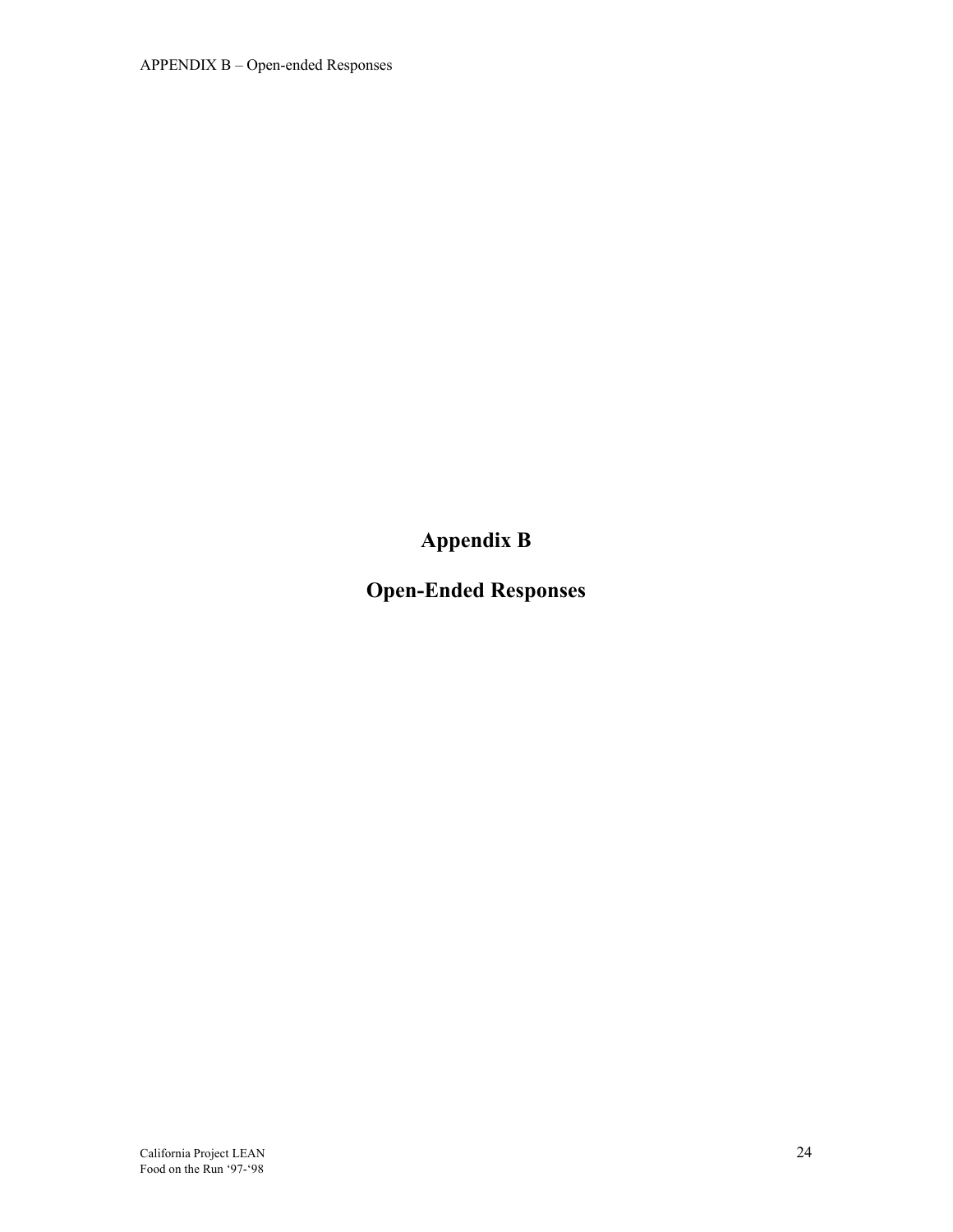#### This year, How Did Project LEAN Students and Their Activities CHANGE THE ENVIRONMENT?

#### **8. What changes did Project LEAN students make this year in the availability of healthy food for teens?**

# BAY AREA

- Surveys, contests, taste-testing
- Improved choices in cafeteria by being NAC and working with school food services department.

## CENTRAL VALLEY

• Promoted 1% or less milk to students and cafeteria staff (who then eliminated 2% milk)

# GOLD COAST

• Poster placement of "*Squeeze the Fat*" in cafeteria prep area and health education classrooms only – not in "point-of-sale" locations to date.

# GOLD COUNTRY

• Several student advocates met with Dana Malone, San Juan School District Dietician, to discuss and give input for the 1998-1999 menu after the CFSA (California Food Service Association) meeting. Next year the menu will include new breakfast and snack bar items.

# GREAT SOUTH

- Project LEAN students conducted a survey on campus to determine students' perception of healthy eating and food offered on campus.
- The survey results were presented to the food service manager.
- Of the students surveyed, 84% would buy healthy food on campus if more options were available.
- The food Service Director for Fontana Unified School District has agreed to have a "healthy cart" on campus.
- The "healthy cart" will be promoted on the commercial that the peer advocates have developed to promote healthy eating and physical activity.
- The commercial will be shown in every class reaching approximately 4,000 students.
- Project LEAN students incorporated healthy snacks (fruit, pretzels, H20) at their UNITY\* forums.
- They conducted a 1% milk Taste Test to encourage other students and their families to switch to Low-fat milk.
- Project LEAN also went to a local church and expressed the importance of making healthy food choices and drinking low-fat milk for the "Topic Night."
- They also sold a low-fat strawberry shortcake for a school fundraiser.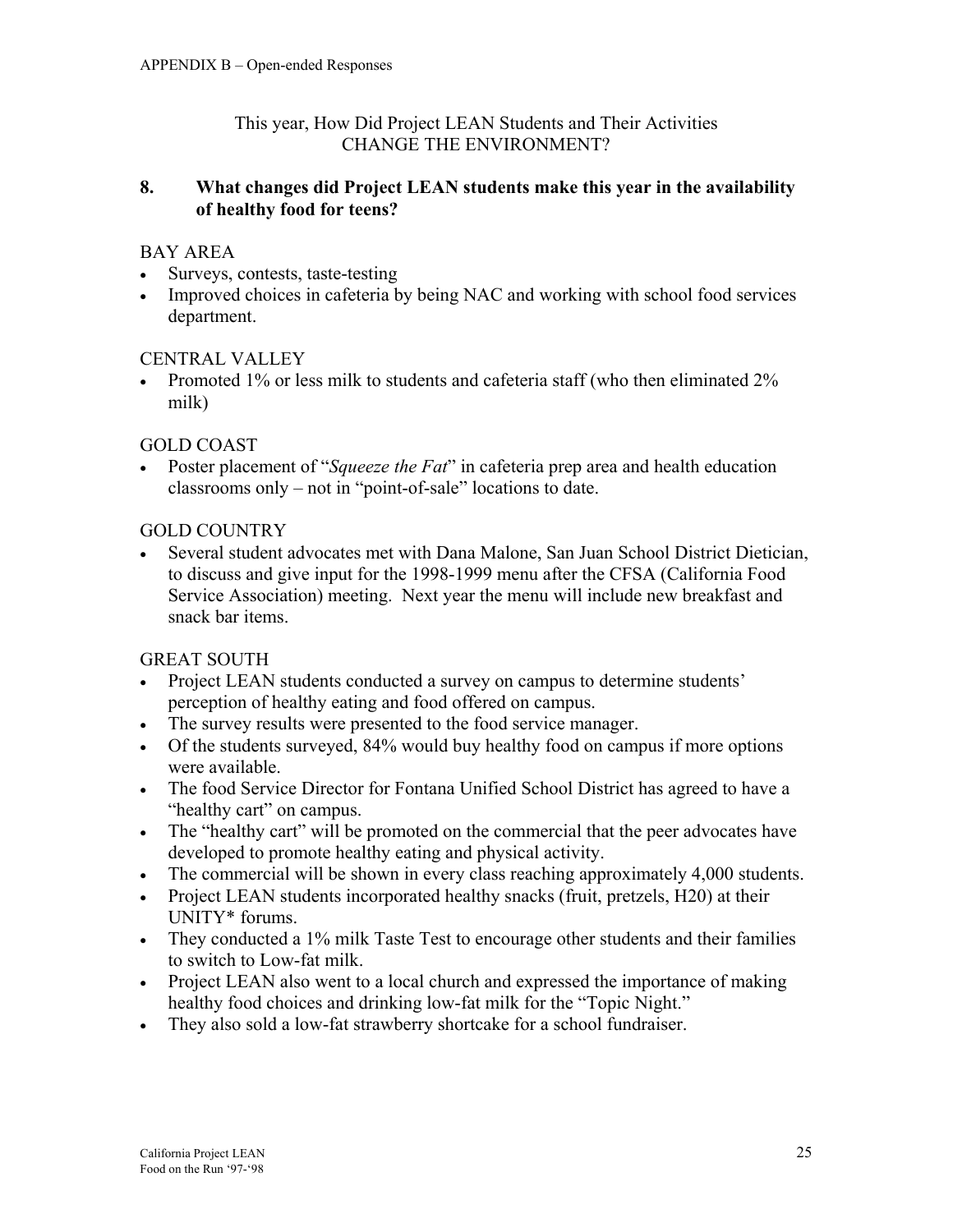## LOS ANGELES

• The students encouraged the cafeteria and now they are providing more healthy choice entrees and promoting them to students much more than before, also more display cases promote messages about good nutrition, fruits and vegetables, and cafeteria wears "*Food on the Run*" shirts a few times per month.

#### NORTH CENTRAL COAST

- More low-fat snack choices in school's vending machine.
- Awareness of fat content in fast foods/snacks sold at school.
- Backpack snack idea.

## NORTH COAST

- We made the first contact with the vending machine companies about interest in having healthier options in machines.
- Had cooking classes and tasting and gave out the recipes.
- Just getting advocates together.

## SIERRA-CASCADE

- Began marketing the available healthy foods to the students via signs and nutrition information.
- Helped identify healthier choices to popular high fat foods.

## SOUTHERN COAST

• Provided students with low-fat Project LEAN cart during lunch hours.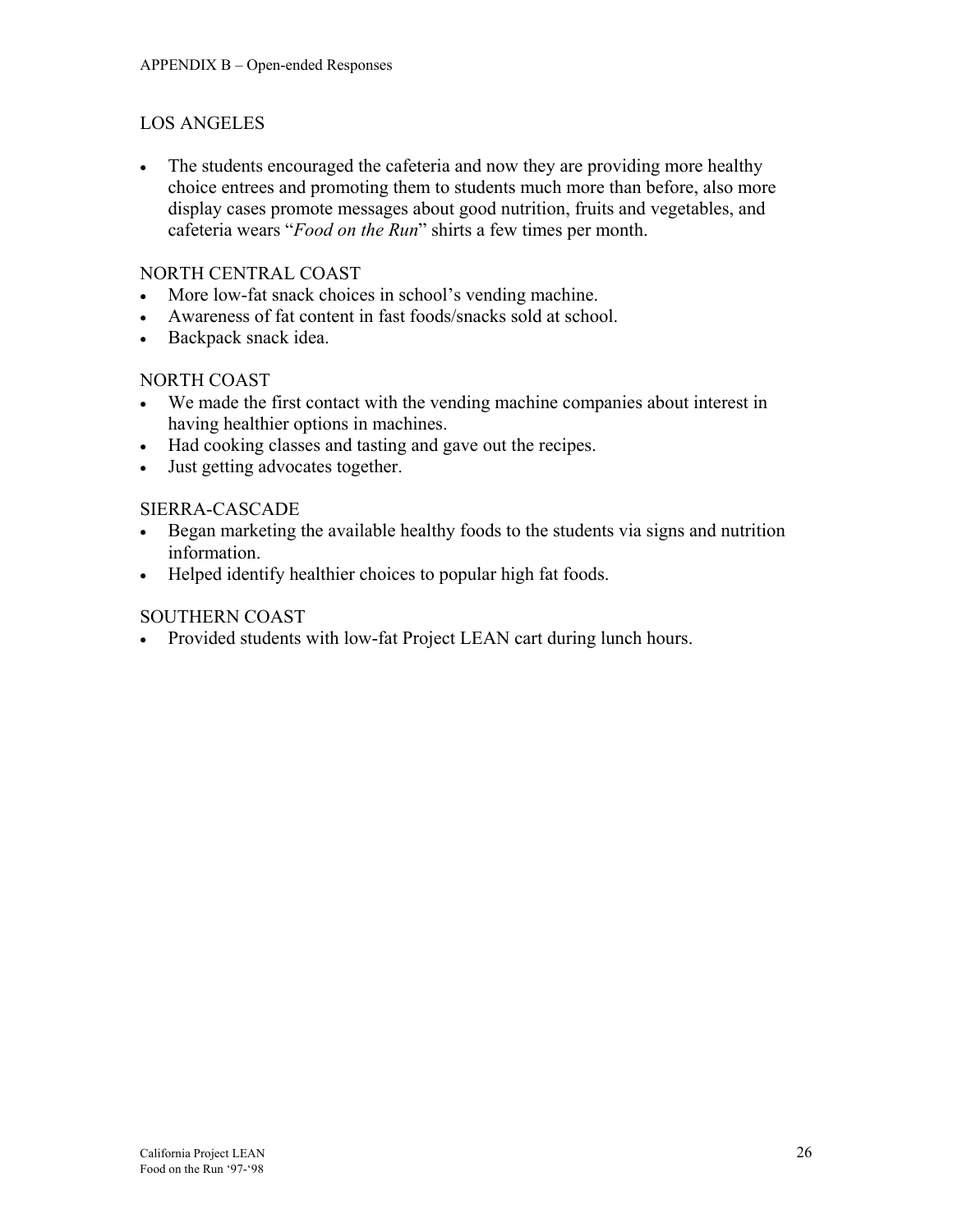## **9. What changes did Project LEAN students make this year in the availability of physical activity for teens?**

## BAY AREA

- Students focus was on increasing awareness and educating others re: the importance of physical activity.
- Project LEAN purchased six soccer balls and basketball jerseys for use during after-school activity sessions. (in mentored b-ball games, HS students teach MS students)

# CENTRAL VALLEY

Sponsored a Dance

# GOLD COAST

• Awareness level of heart rate and aerobic exercise definition in health education classes provided by Project LEAN every nine weeks to 3 classes each quarter.

# GOLD COUNTRY

• The LEAN advocates successfully communicated the need for more physical activity on campus by staffing a physical activity table near the cafeteria. Students will continue the activity table monthly next year.

# GREAT SOUTH

- Project LEAN students have worked hard this year developing and planning a commercial to promote both healthy eating and physical activity.
- The commercial is to be aired in every classroom over the school broadcast system, Steeler News Network (a student-run news broadcast).
- The commercial is planned to be completed by the end of this school year.
- Project LEAN students incorporated physical activity into their UNITY\* forums as an "icebreaker."
- Project LEAN also incorporated a physical activity component at "Topic Night" for youth (teens) at a local church.

\*There are 4 UNITY forums at Colton and 1 reunion forum. About 50-80 students attend each UNITY forum and representatives form the local Police Department attend.

# LOS ANGELES

- The school has added some new physical activity classes that included treadmill, ping-pong and other things students considered "fun" activities, while LEAN was not solely responsible but have been advocating for more option for 2 years.
- Peers have been added to Recreation Advisory Task Force and provide input for more options as Director for the Center plans to use opportunity created by year round track more students off 2 months.
- Students are writing up suggestions for Director of Ritchie V. Recreation who has taken our results and comments from LEAN peer developed survey of the 96-97 year looking at